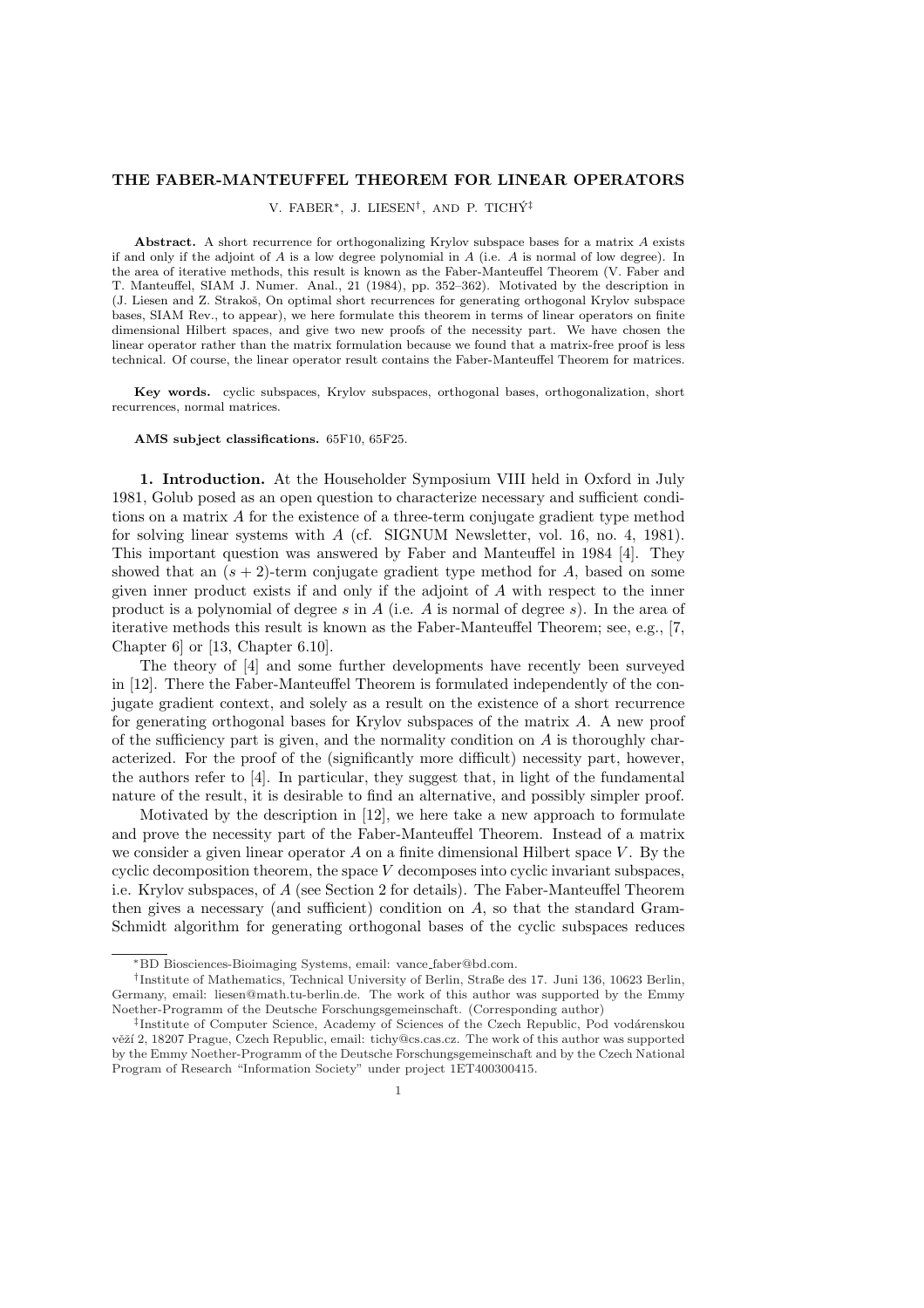from a full to a short recurrence.

We have chosen this setting because we believe that the proof of necessity is easier to follow when we use linear operators rather than matrices. In this paper we give two different proofs of the necessity part, both based on restriction of the linear operator  $A$  to certain cyclic invariant subspaces. The resulting technicalities in the matrix formulation would obstruct rather than help the understanding. Moreover, our formulation may serve as a starting point for extending the results to infinite dimensional spaces. We are not aware that any such extensions have been obtained yet.

The paper is organized as follows. In Section 2 we introduce the notation and the required background from the theory of linear operators. In Section 3 we translate the matrix concepts introduced in [12] into the language of linear operators. In Section 4 we state and prove several technical lemmas that are required in the proof of the main result, which is given in Section 5. In Section 6 we give an alternative proof, which we consider elementary and constructive. This proof involves structure-preserving orthogonal transformations of Hessenberg matrices, which may be of interest beyond our context here. In Section 7 we discuss our rather theoretical analysis in the preceeding sections. This discussion includes a matrix formulation of the Faber-Manteuffel Theorem, a "high-level" description of the strategies of our two proofs of the necessity part, and our reasoning why necessity is more difficult to prove than sufficiency. For obtaining a more detailed overview of the results in this paper, Section 7 may also be read before reading the other sections.

2. Notation and background. In this section we introduce the notation and recall some basic results from the theory of linear operators; see Gantmacher's book [6, Chapters VII and IX] for more details.

Let  $V$  be a finite dimensional Hilbert space, i.e., a complex vector space equipped with a (fixed) inner product  $(\cdot, \cdot)$ . Let  $A: V \to V$  be a given invertible linear operator. For any vector  $v \in V$ , we can form the sequence

$$
(2.1) \t v, Av, A2v, \ldots
$$

Since V is finite dimensional, there exists an integer  $d = d(A, v)$ , such that the vectors  $v, Av, \ldots, A^{d-1}v$  are linearly independent, while  $A^d v$  is a linear combination of them. This means that there exist scalars,  $\alpha_1, \ldots, \alpha_{d-1}$ , not all equal to zero, such that

(2.2) 
$$
A^d v = -\sum_{j=0}^{d-1} \alpha_j A^j v.
$$

Defining the monic polynomial  $\phi(z) = z^d + \alpha_{d-1} z^{d-1} + \cdots + \alpha_0$ , we can rewrite (2.2) as

$$
\phi(A)v = 0.
$$

We say that  $\phi$  annihilates v. It would be more accurate to say " $\phi$  annihilates v with respect to  $A$ ", but when it is clear which operator  $A$  is meant, the reference to  $A$  is omitted for the sake of brevity. The monic polynomial  $\phi$  is the uniquely determined monic polynomial of smallest degree that annihilates  $v$ , and it is called the *minimal* polynomial of v. Its degree, equal to  $d(A, v)$ , is called the grade of v, and v is said to be of grade  $d(A, v)$ .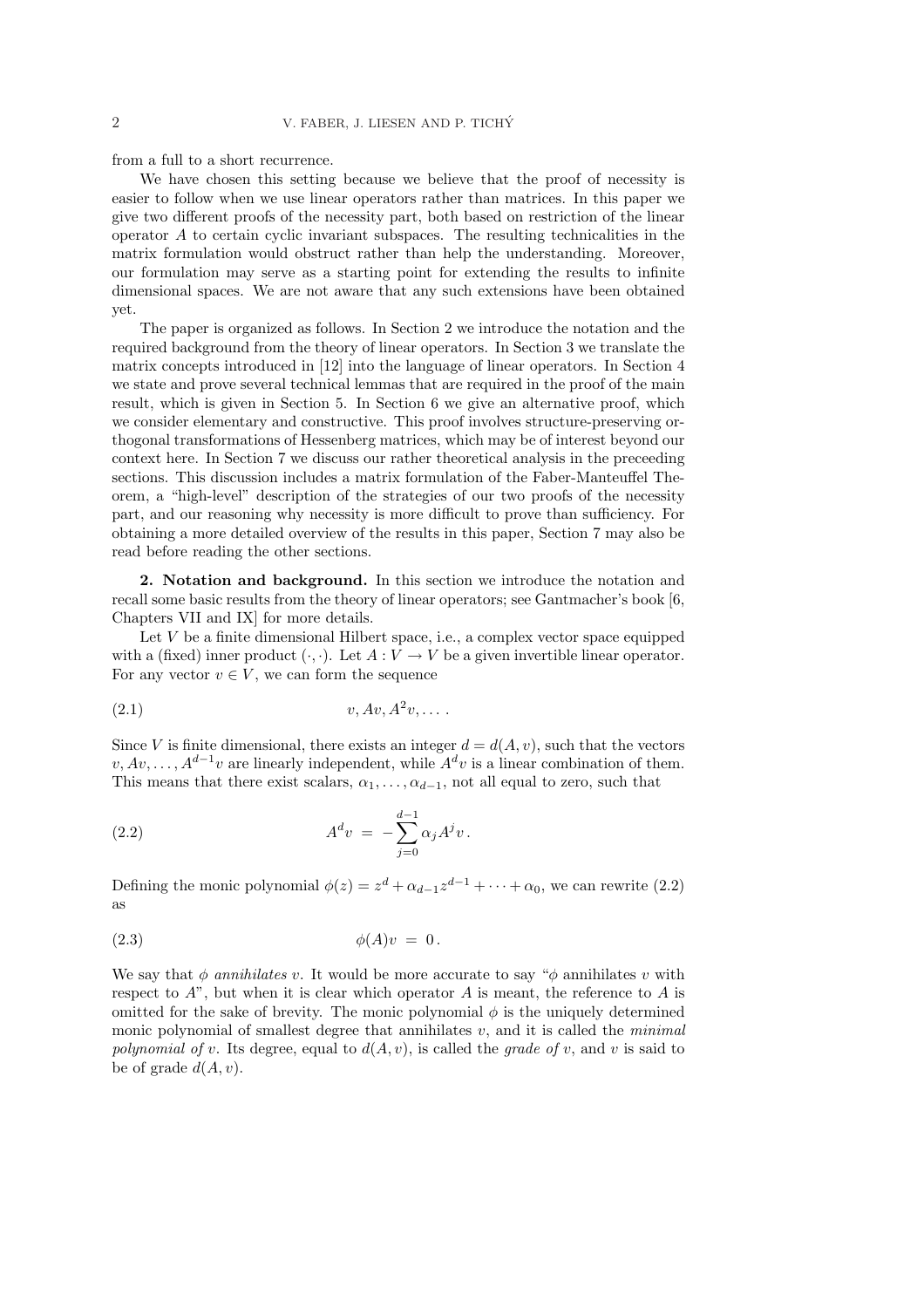Consider any basis of  $V$ , and define the polynomial  $\Phi$  as the least common multiple of the minimal polynomials of the basis vectors. Then  $\Phi$  is the uniquely defined (independent of the choice of the basis!) monic polynomial of smallest degree that annihilates all vectors  $v \in V$ , and it is called the *minimal polynomial of A*. We denote its degree by  $d_{\min}(A)$ . Apparently,  $d_{\min}(A) \geq d(A, v)$  for all  $v \in V$ , and  $\Phi$  is divisible by the minimal polynomial of every vector  $v \in V$ .

If  $v \in V$  is any vector of grade d, then

(2.4) 
$$
\text{span}\{v, \dots A^{d-1}v\} \equiv \mathcal{K}_d(A, v)
$$

is a d-dimensional invariant subspace of  $A$ . Because of  $(2.2)$  and the special character of the basis vectors, the subspace  $\mathcal{K}_d(A, v)$  is called *cyclic*. The letter  $\mathcal K$  has been chosen because this space is often called the Krylov subspace of  $A$  and  $v$ . The vector  $v$ is called the generator of this subspace.

A central result in the theory of linear operators on finite dimensional vector spaces is that the space V can be decomposed into cyclic subspaces. This result has several equivalent formulations, and in this paper we will use the one from [6, Chapter VII, §4, Theorem 3]: There exist vectors  $w_1, \ldots, w_j \in V$  of respective grades  $d_1, \ldots, d_j$ , such that

(2.5) 
$$
V = \mathcal{K}_{d_1}(A, w_1) \oplus \cdots \oplus \mathcal{K}_{d_j}(A, w_j),
$$

where the minimal polynomial of  $w_1$  is equal to the minimal polynomial of  $A$ , and for  $k = 1, \ldots, j-1$ , the minimal polynomial of  $w_k$  is divisible by the minimal polynomial of  $w_{k+1}$ .

Since the decomposition (2.5) is an important tool in this paper, we illustrate it by a simple example (adapted from [9, Section 7.2]; also see [10] for a short and self-contained proof of the decomposition  $(2.5)$ ). Suppose that A is the linear operator on  $V = \mathbb{R}^3$  whose matrix representation in the canonical basis of  $\mathbb{R}^3$  is

$$
\left[\begin{array}{rrr} 2 & -3 & -3 \\ -3 & 2 & 3 \\ 3 & -3 & -4 \end{array}\right].
$$

The characteristic polynomial of A is  $(z-2)(z+1)^2$ , while the minimal polynomial is  $\Phi = (z-2)(z+1)$ , so that  $d_{\min}(A) = 2$ . Any nonzero vector in  $\mathbb{R}^3$  is either of grade one (and hence is an eigenvector) or of grade two. It is easy to see that the first canonical basis vector is not an eigenvector. Thus,  $w_1 \equiv [1, 0, 0]^T$  is of grade  $d_1 = 2$ , i.e.  $\mathcal{K}_{d_1}(A, w_1)$  has dimension two, and the minimal polynomial of  $w_1$  is  $\Phi$ . Note that

$$
\mathcal{K}_{d_1}(A, w_1) = \text{span}\left\{ \begin{bmatrix} 1 \\ 0 \\ 0 \end{bmatrix}, \begin{bmatrix} 2 \\ -3 \\ 3 \end{bmatrix} \right\} = \left\{ \begin{bmatrix} \alpha \\ \beta \\ -\beta \end{bmatrix} : \alpha, \beta \in \mathbb{R} \right\}.
$$

Since  $V = \mathbb{R}^3$  has dimension three, it remains to find a vector  $w_2 \notin \mathcal{K}_{d_1}(A, w_1)$  that is of grade one and has minimal polynomial  $z + 1$ , i.e.  $w_2$  is an eigenvector with respect to the eigenvalue  $-1$ , that is not contained in  $\mathcal{K}_{d_1}(A, w_1)$ . These requirements are satisfied by  $w_2 \equiv [1, 0, 1]^T$ , giving

$$
\mathbb{R}^3 = \mathcal{K}_{d_1}(A, w_1) \oplus \mathcal{K}_{d_2}(A, w_2) = \text{span}\{w_1, Aw_1\} \oplus \text{span}\{w_2\}.
$$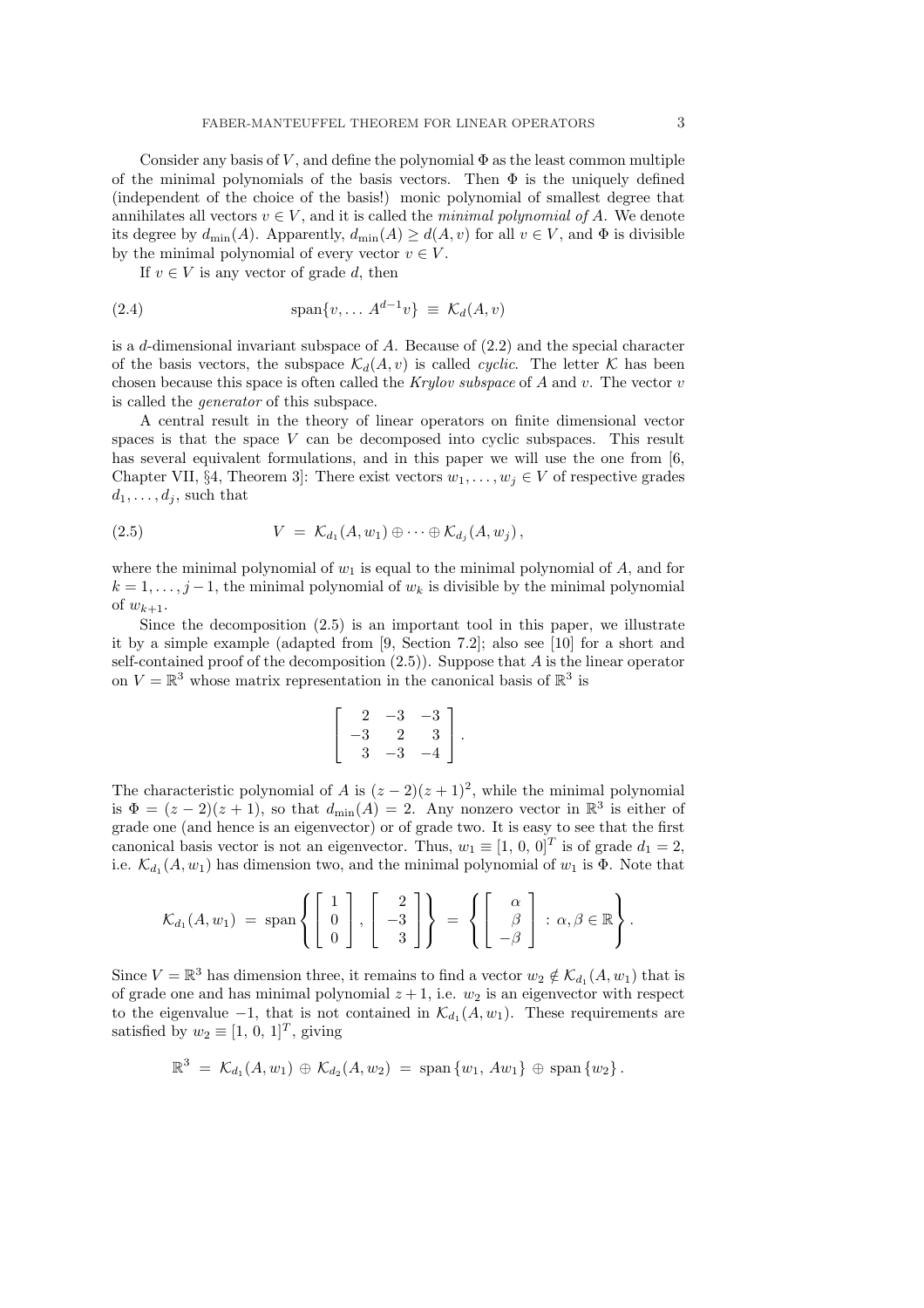In the basis of  $\mathbb{R}^3$  given by  $w_1, Aw_1, w_2$ , the linear operator A has the matrix representation

$$
\left[\begin{array}{cc|c} 0 & 2 & \\ 1 & 1 & \\ \hline & & -1 \end{array}\right].
$$

Here the two diagonal blocks correspond to the decomposition (2.5), where each block is the companion matrix of the minimal polynomial of the respective cyclic subspace generators. This matrix representation is sometimes called the rational canonical form. When this canonical form consists of a single diagonal block in companion form, A is called non-derogatory. Hence in our example A is derogatory, but the restriction of A to the cyclic subspace generated by  $w_1$  is non-derogatory. Loosely speaking, this restriction is the "largest non-derogatory part" of A.

3. Orthogonalization of a cyclic subspace basis. Let  $v \in V$  be a vector of grade d. For theoretical as well as practical purposes it is often convenient to *orthogonalize* the basis  $v, \ldots, A^{d-1}v$  of the cyclic subspace  $\mathcal{K}_d(A, v)$ . The classical approach to orthogonalization, which appears in different mathematical areas, cf., e.g., [2, p. 15], [5, p. 74], is the Gram-Schmidt algorithm:

(3.1)  $v_1 = v$ ,

(3.2) 
$$
v_{n+1} = Av_n - \sum_{m=1}^{n} h_{m,n} v_m,
$$

(3.3) 
$$
h_{m,n} = \frac{(Av_n, v_m)}{(v_m, v_m)}, \quad m = 1, \dots, n, \quad n = 1, \dots, d-1.
$$

The resulting vectors  $v_1, \ldots, v_d$  are mutually orthogonal, and for  $n = 1, \ldots, d$  they satisfy span $\{v_1, \ldots, v_n\} = \text{span}\{v, \ldots, A^{n-1}v\}$ . We call v (or  $v_1$ ) the *initial vector* of the algorithm  $(3.1)$ – $(3.3)$ . When A is a (square) matrix, this algorithm is usually referred to as Arnoldi's method [1]. It can be equivalently written as

$$
(3.4) \t\t v_1 = v,
$$

(3.5) 
$$
A \underbrace{[v_1, \dots, v_{d-1}]}_{\equiv V_{d-1}} = \underbrace{[v_1, \dots, v_d]}_{\equiv V_d} \underbrace{\begin{bmatrix} h_{1,1} & \cdots & h_{1,d-1} \\ 1 & \ddots & \vdots \\ & \ddots & h_{d-1,d-1} \\ & & 1 \end{bmatrix}}_{\equiv H_{d,d-1}},
$$

(3.6) 
$$
(v_i, v_j) = 0 \text{ for } i \neq j, i, j = 1, ..., d.
$$

The matrix  $H_{d,d-1}$  is an unreduced upper Hessenberg matrix of size  $d \times (d-1)$ . Its band structure determines the length of the recurrence (3.2) that generates the orthogonal basis. To state this formally, we need the following definition, cf. [12, Definition 2.1].

DEFINITION 3.1. An unreduced upper Hessenberg matrix is called  $(s + 2)$ -band Hessenberg, when its s-th superdiagonal contains at least one nonzero entry, and all its entries above its s-th superdiagonal are zero.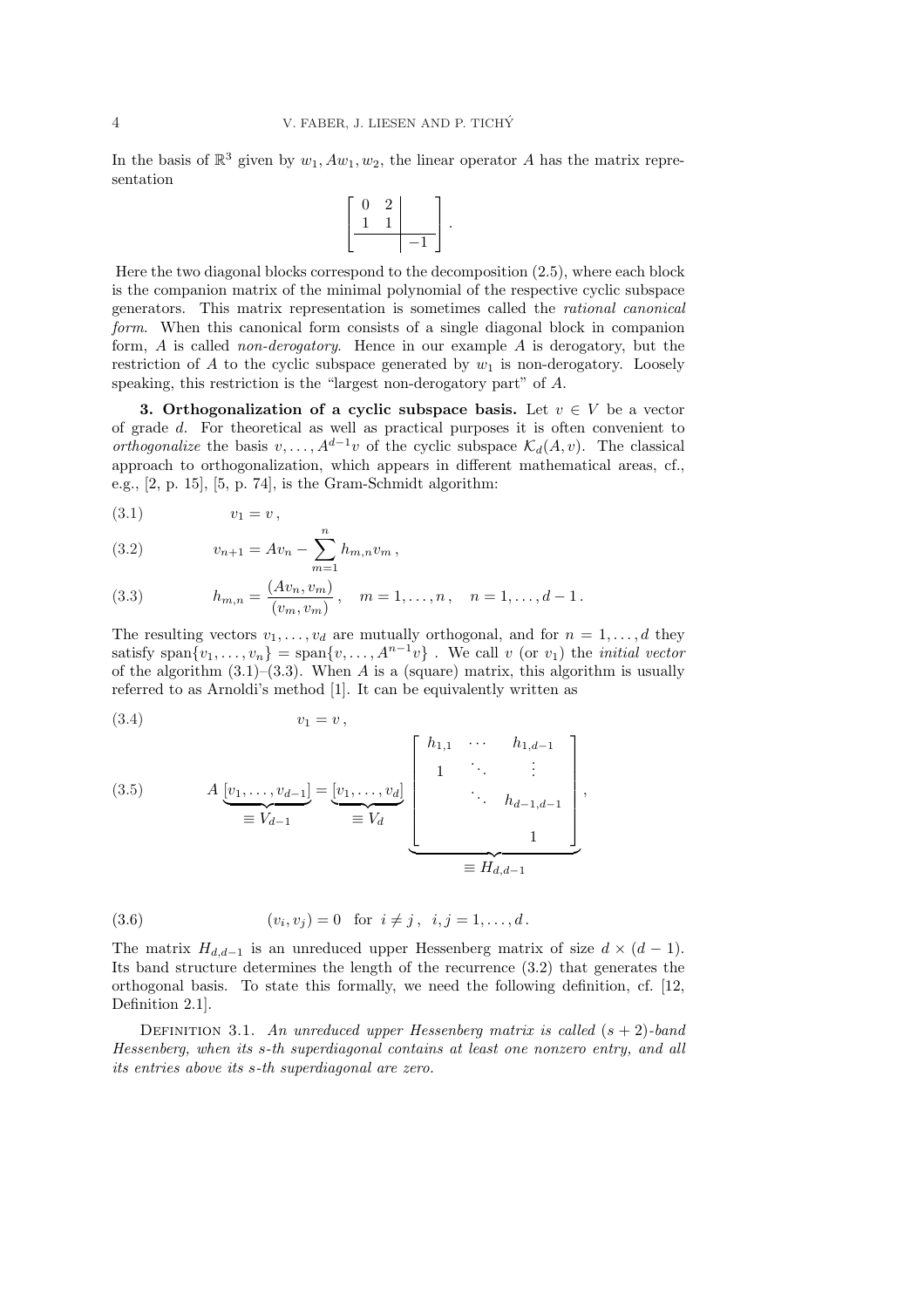If  $H_{d,d-1}$  is  $(s + 2)$ -band Hessenberg, then for  $n = 1, \ldots, d - 1$ , the recurrence (3.2) reduces to

(3.7) 
$$
v_{n+1} = Av_n - \sum_{m=n-s}^{n} h_{m,n} v_m,
$$

and thus the orthogonal basis is generated by an  $(s + 2)$ -term recurrence. Since precisely the latest  $s + 1$  basis vectors  $v_n, \ldots, v_{n-s}$  are required to determine  $v_{n+1}$ , and only one operation with A is performed, an  $(s + 2)$ -term recurrence of the form (3.7) is called optimal.

DEFINITION 3.2. (Linear operator version of  $(12, Definition 2.4)$ .) Let A be an invertible linear operator with minimal polynomial degree  $d_{\min}(A)$  on a finite dimensional Hilbert space, and let s be a nonnegative integer,  $s + 2 \leq d_{\text{min}}(A)$ .

- (1) If for an initial vector the matrix  $H_{d,d-1}$  in  $(3.4)-(3.6)$  is  $(s+2)$ -band Hessenberg, then we say that A admits for the given initial vector an optimal  $(s + 2)$ -term recurrence.
- (2) If A admits for any given initial vector an optimal recurrence of length at most  $s + 2$ , while it admits for at least one given initial vector an optimal  $(s + 2)$ -term recurrence, then we say that A admits an optimal  $(s + 2)$ -term recurrence.

We denote the *adjoint of A* by  $A^*$ . This is the uniquely determined operator that satisfies  $(Av, w) = (v, A^*w)$  for all vectors v and w in the given Hilbert space. The operator A is called *normal* if it commutes with its adjoint,  $AA^* = A^*A$ . This holds if and only if A has a complete orthonormal system of eigenvectors. Equivalently,  $A^*$ can be written as a polynomial in A,  $A^* = p(A)$ , where p is completely determined by the condition that  $p(\lambda_i) = \overline{\lambda_i}$  for all eigenvalues  $\lambda_i$  of A (cf. [6, Chapter IX, § 10]). We will be particularly interested in the degree of this polynomial.

DEFINITION 3.3. Let  $A$  be an invertible linear operator on a finite dimensional Hilbert space. If the adjoint of A satisfies  $A^* = p(A)$ , where p is a polynomial of smallest degree s having this property, then A is called normal of degree s, or, shortly,  $normal(s)$ .

The condition that A is normal(s) is sufficient for A to admit an optimal  $(s+2)$ term recurrence. The precise formulation of this statement is the following.

THEOREM 3.4. Let A be an invertible linear operator with minimal polynomial degree  $d_{\min}(A)$  on a finite dimensional Hilbert space. Let s be a nonnegative integer,  $s+2 < d_{\min}(A)$ . If A is normal(s), then A admits an optimal  $(s+2)$ -term recurrence.

Proof. A matrix version of this result is given in [12, Theorem 2.9], and the proof given there can be easily adapted from matrices to linear operators.  $\Box$ 

The main result we will prove in this paper is that the condition that A is normal(s) also is *necessary*.

THEOREM 3.5. Let A be an invertible linear operator with minimal polynomial degree  $d_{\min}(A)$  on a finite dimensional Hilbert space. Let s be a nonnegative integer,  $s+2 < d_{\min}(A)$ . If A admits an optimal  $(s+2)$ -term recurrence, then A is normal(s).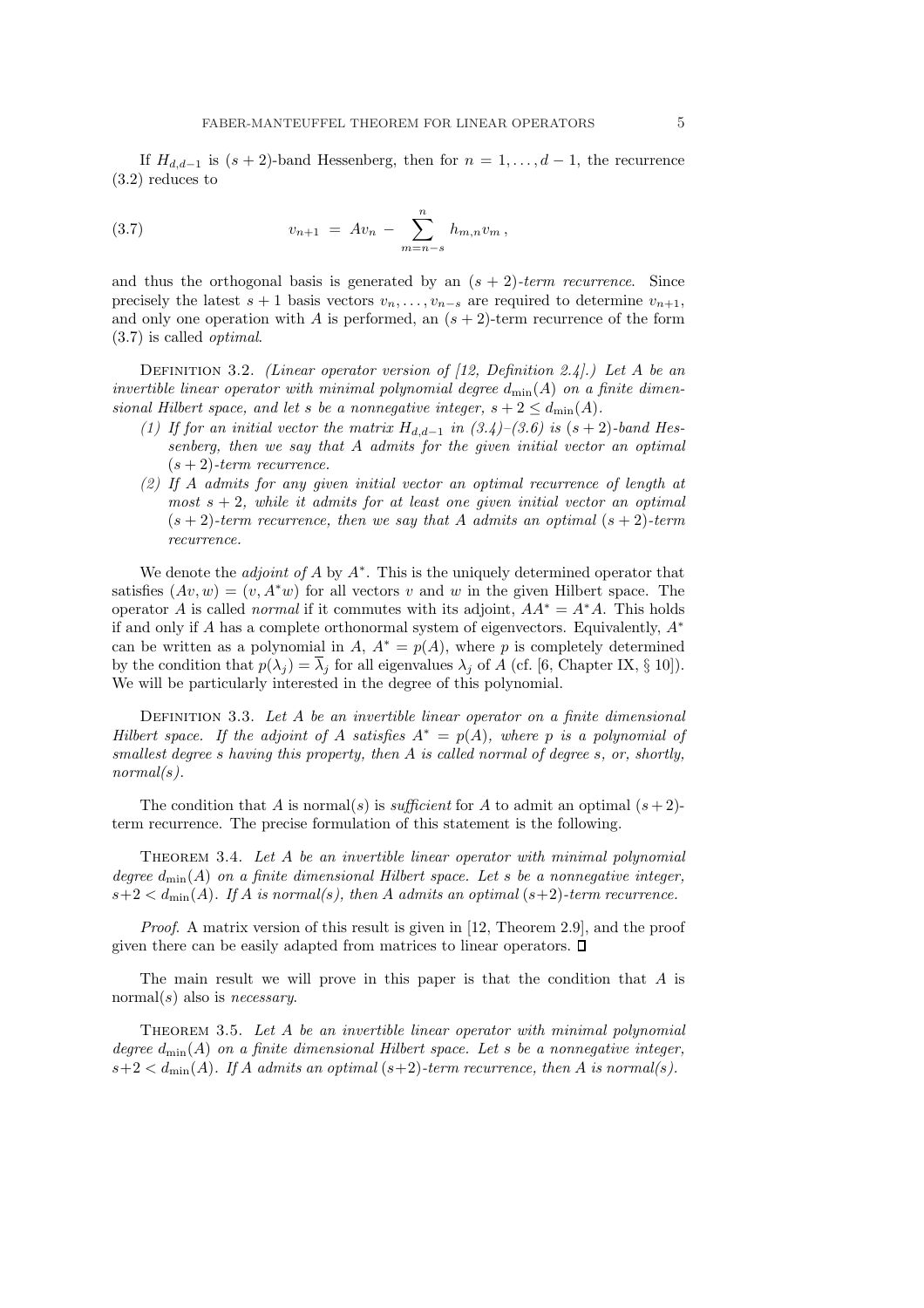4. Technical lemmas. We prove Theorem 3.5 in Section 5 below. To do so, we need several technical lemmas that are stated and proven in this section.

Lemma 4.1. Let A be an invertible linear operator with minimal polynomial degree  $d_{\min}(A)$  on a finite dimensional Hilbert space. If  $1 < i < n \leq d_{\min}(A)$  and  $(u_1, Au_i) = 0$  for every initial vector  $u_1$  of grade n, then  $(v_1, Av_i) = 0$  for every initial vector  $v_1$  of grade m, where  $i \leq m \leq n$ .

(Here  $u_i, v_i$  are the *i*-th basis vectors generated by  $(3.1)$ – $(3.3)$  with initial vectors  $u_1, v_1$ , respectively.)

*Proof.* If  $m = n$ , there is nothing to prove. Hence, suppose that  $m < n$ , and let  $v_1$  be a vector of grade  $m$ , and  $u_1$  be a vector of grade  $n$ , such that the minimal polynomial of  $v_1$  divides the minimal polynomial of  $u_1$ . Define

$$
(4.1) \t\t x_1 \equiv x_1(\gamma) \equiv v_1 + \gamma u_1,
$$

where  $\gamma$  is a scalar parameter. It is clear that, except for finitely many choices of  $\gamma$ , the vector  $x_1$  is of grade n.

Suppose that  $\gamma$  has been chosen so that  $x_1$  is of grade n, and consider the corresponding *i*-th basis vector  $x_i$ , where  $1 < i \leq m$ . By construction,  $x_i = p(A)x_1$ , where p is a polynomial of (exact) degree  $i-1$ . The vector  $x_i$  is defined uniquely (up to scaling) by the conditions

$$
(A^j x_1, x_i) = (A^j x_1, p(A) x_1) = 0, \quad j = 0, \dots, i-2.
$$

The hypothesis

$$
(x_1, Ax_i) = (x_1, Ap(A)x_1) = 0
$$

gives one additional condition. We thus have  $i$  conditions that translate into  $i$  homogeneous linear equations for the  $i$  coefficients of the polynomial  $p$ . The existence of  $x_i$  implies that the determinant of the matrix  $M(x_1)$  of these equations must be zero, where

$$
M(x_1) = \begin{bmatrix} (x_1, x_1) & (x_1, Ax_1) & \cdots & (x_1, A^{i-1}x_1) \\ (Ax_1, x_1) & (Ax_1, Ax_1) & \cdots & (Ax_1, A^{i-1}x_1) \\ \vdots & \vdots & \vdots & \vdots \\ (A^{i-2}x_1, x_1) & (A^{i-2}x_1, Ax_1) & \cdots & (A^{i-2}x_1, A^{i-1}x_1) \\ (x_1, Ax_1) & (x_1, A^2x_1) & \cdots & (x_1, A^ix_1) \end{bmatrix}.
$$

Now note that det  $M(x_1)$  is a continuous function of  $\gamma$ . By construction, this function is zero for all but a finite number of choices of  $\gamma$ . Therefore det  $M(x_1) = 0$ for all  $\gamma$ , and in particular, det  $M(v_1) = 0$ . Consequently, there exists a non-trivial solution of the linear system with  $M(v_1)$ , defining a vector  $w = p(A)v_1$ , where p is a polynomial of degree at most  $i - 1$ . The first  $i - 1$  rows mean that w is orthogonal to  $v_1, \ldots, A^{i-2}v_1$ , so w is a multiple of  $v_i$ . The last row means that  $Aw$  and hence  $Av_i$ is orthogonal to  $v_1$ .  $\Box$ 

The decomposition  $(2.5)$  shows that for any linear operator A on a finite dimensional Hilbert space  $V$ , there exists a vector in  $V$  whose minimal polynomial coincides with the minimal polynomial of A. The following result shows that there in fact exists a basis of V consisting of vectors with this property.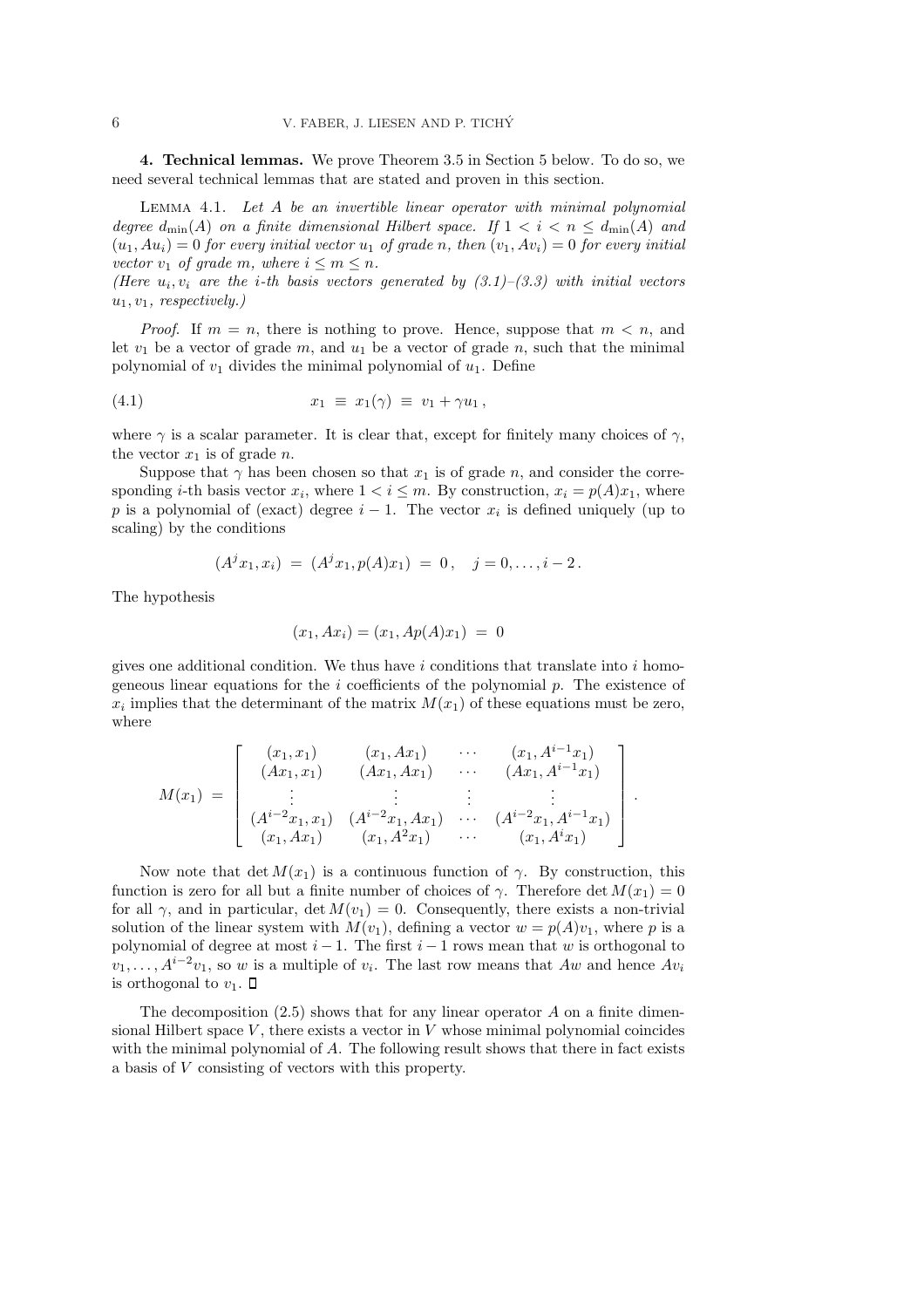Lemma 4.2. Let A be an invertible linear operator with minimal polynomial degree  $d_{\text{min}}(A)$  on a finite dimensional Hilbert space V. Then there exists a basis of V consisting of vectors that all are of grade  $d_{\text{min}}(A)$ .

Proof. From the cyclic decomposition theorem, cf.  $(2.5)$ , we know that there exist vectors  $w_1, \ldots, w_j$  with minimal polynomials  $\phi_1, \ldots, \phi_j$  of respective degrees  $d_1, \ldots, d_j$ , such that the space V can be decomposed as

$$
V = \mathcal{K}_{d_1}(A, w_1) \oplus \cdots \oplus \mathcal{K}_{d_j}(A, w_j),
$$

where  $\phi_1$  equals the minimal polynomial of A, and  $\phi_k$  is divisible by  $\phi_{k+1}$  for  $k =$  $1, \ldots, j-1$ . In particular,  $d_1 = d_{\min}(A)$ . Consequently, a basis of V is given by

$$
w_1, \ldots, A^{d_1-1}w_1, w_2, \ldots, A^{d_2-1}w_2, \ldots, w_j, \ldots, A^{d_j-1}w_j.
$$

But then it is easy to see that

$$
w_1, \ldots, A^{d_1-1}w_1, w_2+w_1, \ldots, A^{d_2-1}w_2+w_1, \ldots, w_j+w_1, \ldots, A^{d_j-1}w_j+w_1
$$

is a basis of V consisting of vectors that all are of grade  $d_1$ .  $\Box$ 

The following result is a generalization of [11, Lemma 4.1], which in turn can be considered a (considerably) strengthened version of [4, Lemma 2].

Lemma 4.3. Let A be an invertible linear operator with minimal polynomial degree  $d_{\min}(A)$  on a finite dimensional Hilbert space. Let B be a linear operator on the same space, and let s be a nonnegative integer,  $s + 2 \leq d_{\text{min}}(A)$ . If

(4.2) 
$$
Bv \in \text{span}\{v, \ldots, A^s v\} \text{ for all vectors } v \text{ of grade } d_{\text{min}}(A),
$$

then  $AB = BA$ . In particular, if  $B = A^*$ , then A is normal(t) for some  $t \leq s$ .

*Proof.* For notational convenience, we denote  $\delta = d_{\text{min}}(A)$ . Let v be any vector of grade  $\delta$ . Since A is invertible,  $\mathcal{K}_{\delta}(A, v) = \mathcal{K}_{\delta}(A, Av)$ . In addition, except possibly when  $\gamma$  is an eigenvalue of A, the vector  $w = (A - \gamma I)v$  satisfies  $\mathcal{K}_{\delta}(A, w) = \mathcal{K}_{\delta}(A, v)$ . In the following, we exclude those values of  $\gamma$ . By assumption, there exist polynomials  $p_{\gamma}$ , q, and r of degree at most s, which satisfy

$$
Bw = p_{\gamma}(A)w, \quad B(Av) = q(A)(Av), \quad Bv = r(A)v,
$$

where  $p_{\gamma}$  depends on  $\gamma$ , but q and r do not. We can then write Bw as

$$
Bw = p_{\gamma}(A)w = p_{\gamma}(A)Av - \gamma p_{\gamma}(A)v,
$$

and

$$
Bw = BAv - \gamma Bv = q(A)Av - \gamma r(A)v.
$$

Combining these two identities yields

$$
t_{\gamma}(A)v = 0, \quad \text{where} \quad t_{\gamma}(z) = z(p_{\gamma}(z) - q(z)) - \gamma(p_{\gamma}(z) - r(z)).
$$

The polynomial  $t_{\gamma}$  is of degree at most  $s+1 < s+2 \leq \delta$ . Thus, except for finitely many  $\gamma, t_{\gamma} = 0$ . Some straightforward algebraic manipulation gives, for all but these  $\gamma$ ,

$$
\gamma(q(z)-r(z)) = (z-\gamma)\widehat{p}_{\gamma}(z)\,,
$$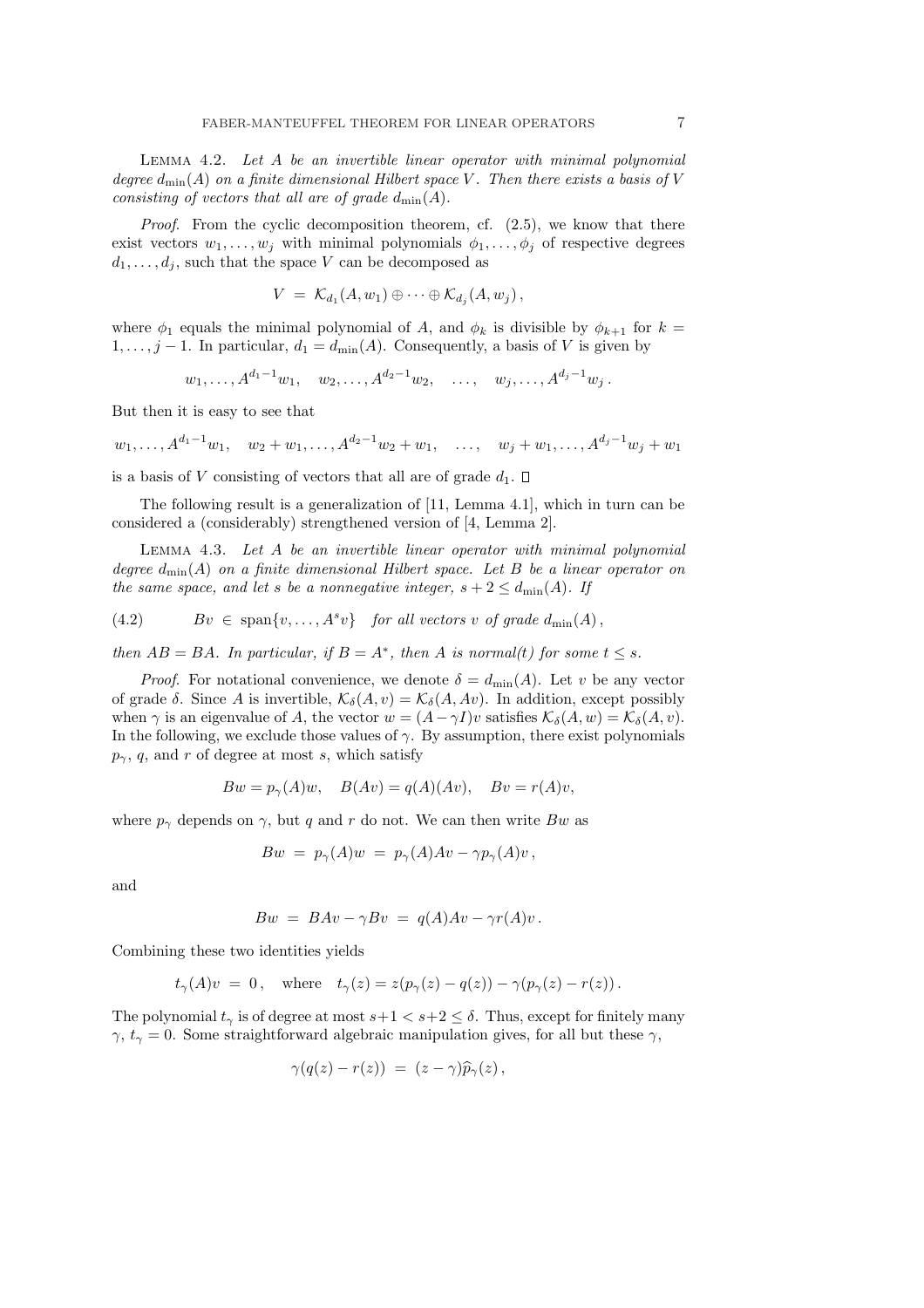where  $\hat{p}_{\gamma} \equiv p_{\gamma} - q$  is of degree at most s−1. Therefore, every  $\gamma$  that is not an eigenvalue of A is a root of the polynomial  $r - q$ , which consequently must be identically zero.

But then

$$
B(Av) = q(A)(Av) = Aq(A)v = Ar(A)v = A(Bv).
$$

By Lemma 4.2, there exists a basis consisting of vectors of grade  $\delta$ . Hence  $BAv = ABv$ for a basis of vectors v, so that  $BA = AB$ .

Finally, if  $B = A^*$ , then  $AA^* = A^*A$ , so that A is normal and hence  $A^* = p(A)$ for some polynomial. From  $(4.2)$  we see that the degree of p is at most s, so that A is normal(t) for some  $t \leq s$ .  $\Box$ 

**5. Proof of Theorem 3.5.** Let  $A$  be an invertible linear operator on a finite dimensional Hilbert space, and let s be a nonnegative integer,  $s + 2 < d_{\text{min}}(A)$ . Suppose that A admits an optimal  $(s + 2)$ -term recurrence.

Step 1: Restriction to a cyclic subspace of dimension  $s + 2$ . If  $u_1$  is any vector of grade  $s + 3$ , then (with the obvious meaning of  $u_{s+2}$ )

(5.1) 
$$
0 = h_{1,s+2} = (u_1, Au_{s+2}).
$$

Consider any  $v_1$  of grade  $s + 2$ , and the corresponding cyclic subspace  $\mathcal{K}_{s+2}(A, v_1)$ . Let  $\widehat{A}$  be the restriction of A to  $\mathcal{K}_{s+2}(A, v_1)$ , i.e. the invertible linear operator

$$
\widehat{A}: \mathcal{K}_{s+2}(A, v_1) \to \mathcal{K}_{s+2}(A, v_1), \qquad v \mapsto Av \text{ for } v \in \mathcal{K}_{s+2}(A, v_1).
$$

Clearly,  $d_{\min}(\widehat{A}) = s + 2$ . Let  $\mathcal{K}_{s+2}(A, v_1)$  be equipped with the same inner product as the whole space.

Let  $y_1 \in \mathcal{K}_{s+2}(A, v_1)$  be any vector of grade  $s+2$ . Obviously, the grade of  $y_1$ with respect to A is the same as the grade of  $y_1$  with respect to  $\hat{A}$ . Since (5.1) holds for any  $u_1$  of grade  $s + 3$  (with respect to A), Lemma 4.1 (with  $i = m = s + 2$  and  $n = s + 3$ ) implies that (with the obvious meaning of  $y_{s+2}$ )

(5.2) 
$$
0 = (y_1, Ay_{s+2}) = (y_1, \widehat{A}y_{s+2}) = (\widehat{A}^*y_1, y_{s+2}),
$$

where  $\widehat{A}^*:\mathcal{K}_{s+2}(A,v_1)\to \mathcal{K}_{s+2}(A,v_1)$  is the adjoint operator of  $\widehat{A}$ . But this means that

(5.3) 
$$
\widehat{A}^*y_1 \in \text{span}\{y_1,\ldots,\widehat{A}^s y_1\}.
$$

Since this holds for any vector  $y_1 \in \mathcal{K}_{s+2}(A, v_1) = \mathcal{K}_{s+2}(\widehat{A}, v_1)$  of grade  $s + 2 =$  $d_{\min}(\widehat{A})$ , Lemma 4.3 implies that  $\widehat{A}$  is normal(t) for some  $t \leq s$ . In particular,  $\widehat{A}$  is normal, and has  $s + 2$  distinct eigenvalues,  $\lambda_k$ ,  $k = 1, \ldots, s + 2$ , with corresponding eigenvectors that are mutually orthogonal. Moreover, there exists a polynomial of degree at most s such that  $p(\lambda_k) = \overline{\lambda}_k$ ,  $k = 1, \ldots, s + 2$ . By definition, any eigenpair of  $\widehat{A}$  is an eigenpair of A. Therefore, A acting on any vector of grade  $s + 2$  has  $s + 2$ distinct eigenvalues, and the corresponding eigenvectors are mutually orthogonal in the given inner product.

### Step 2: Extension to the whole space.

Consider the cyclic decomposition of the whole space as in  $(2.5)$ . Then the cyclic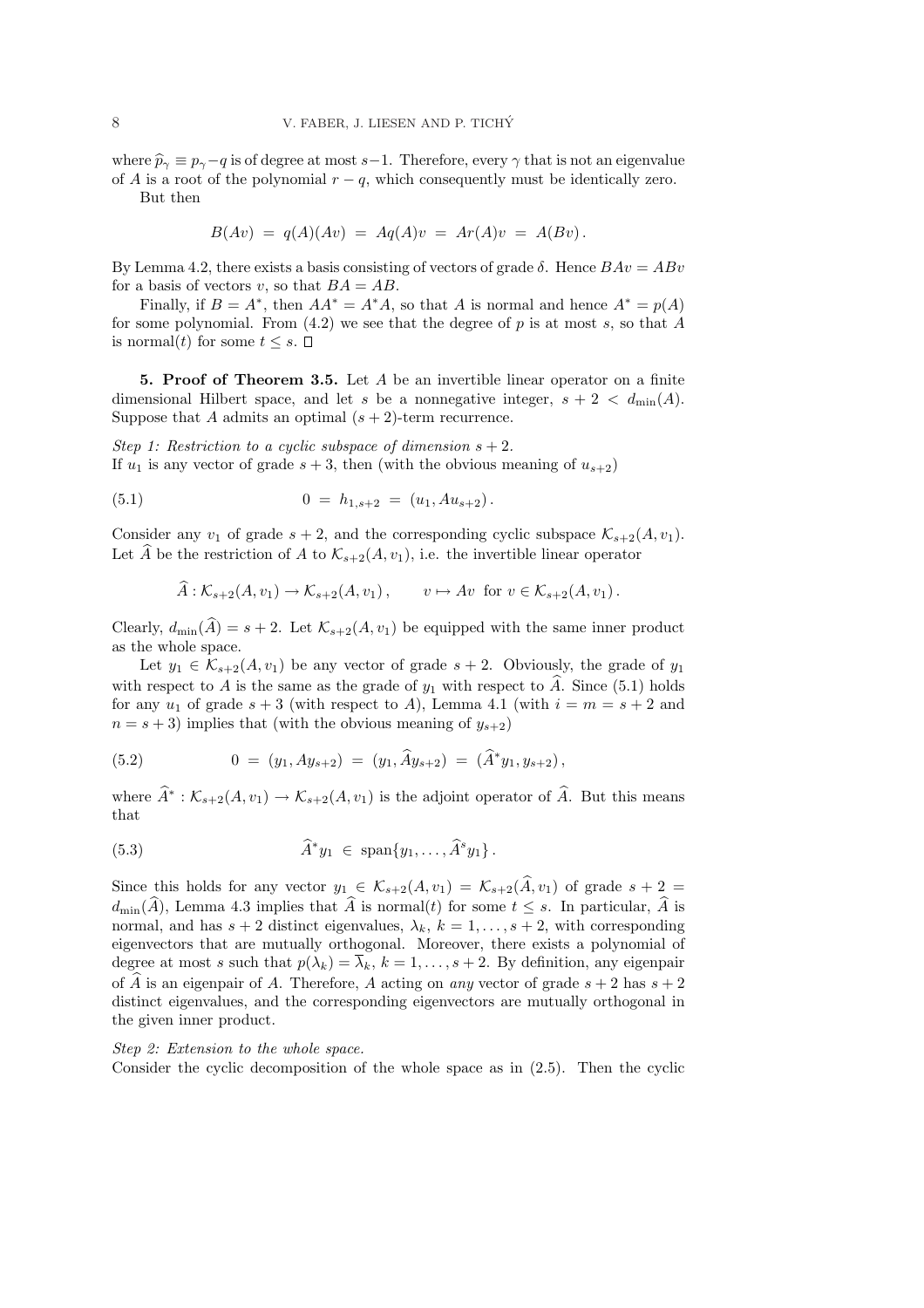subspace  $\mathcal{K}_{d_1}(A, w_1)$ , where  $w_1$  has the same minimal polynomial as A, can be further decomposed into

$$
\mathcal{K}_{d_1}(A, w_1) = \mathcal{K}_{c_1}(A, z_1) \oplus \cdots \oplus \mathcal{K}_{c_\ell}(A, z_\ell),
$$

where the minimal polynomial of  $z_k$  is  $(z - \lambda_k)^{c_k}$ ,  $k = 1, \ldots, \ell$ , and  $\lambda_1, \ldots, \lambda_\ell$  are the distinct eigenvalues of  $A$  (cf., e.g., [6, Chapter VII, §2, Theorem 1]). In other words,  $\mathcal{K}_{d_1}(A, w_1)$  is decomposed into  $\ell$  cyclic invariant subspaces of A, where each of these corresponds to one of the  $\ell$  distinct eigenvalues of A (recall that the restriction of A to  $\mathcal{K}_{d_1}(A, w_1)$  is non-derogatory; cf. the example at the end of Section 2). In particular, if A is diagonalizable, then  $\ell = d_{\min}(A)$ , and  $c_1 = \cdots = c_{\ell} = 1$ , and  $z_1, \ldots, z_{\ell}$  are eigenvectors of A corresponding to  $\lambda_1, \ldots, \lambda_\ell$ , respectively. In general, we can assume that  $c_1 \geq c_2 \geq \cdots \geq c_\ell$ . If  $c_1 \geq s+2$ , we can determine a vector  $v_1$  of grade  $s+2$ in  $\mathcal{K}_{c_1}(A, z_1)$ . But then the above implies that A acting on  $v_1$  has  $s + 2$  distinct eigenvalues, which is a contradiction. Hence  $c_1 < s + 2$ . We therefore can find an index m so that  $c_1 + \cdots + c_{m-1} + \tilde{c}_m = s + 2$ ,  $0 \leq \tilde{c}_m \leq c_m$ . Let  $\tilde{z}_m$  be any vector of grade  $\tilde{c}_m$  in  $\mathcal{K}_{c_m}(A, z_m)$ , then  $w = z_1 + \cdots + z_{m-1} + \tilde{z}_m$  is of grade  $s + 2$ . Hence A acting on w has  $s + 2$  distinct eigenvalues, which shows that  $c_1 = c_2 = \cdots = c_{\ell} = 1$ . To these eigenvalues correspond  $s + 2$  eigenvectors that are mutually orthogonal in the given inner product.

In the cyclic decomposition (2.5), the minimal polynomial of  $w_k$  is divisible by the minimal polynomial of  $w_{k+1}$ . Therefore the whole space completely decomposes into one-dimensional cyclic subspaces of A, i.e. A has a complete system of eigenvectors. We know that any  $s + 2$  of these corresponding to distinct eigenvalues of A must be mutually orthogonal. In the subspaces corresponding to a multiple eigenvalue we can find an orthogonal basis. Therefore A has a complete orthonormal system of eigenvectors, and hence  $A$  is normal. For every subset of  $s+2$  distinct eigenvalues there exists a polynomial p of degree at most s that satisfies  $p(\lambda_k) = \overline{\lambda}_k$  for all eigenvalues  $\lambda_k$  in the subset. If we take any two subsets having  $s + 1$  eigenvalues in common, the two corresponding polynomials must be identical. Thus all the polynomials are identical, so that A is normal(t) for some  $t \leq s$ .

If  $t < s$ , then by the sufficiency result in Theorem 3.4, A admits an optimal  $(t + 2)$ -term recurrence, which contradicts our initial assumption. Hence  $t = s$ , so that  $A$  is normal( $s$ ), which concludes the proof.

6. Another proof based on the "Rotation Lemma". In this section we discuss an elementary and more constructive approach to proving Theorem 3.5, which is based on orthogonal transformations ("rotations") of upper Hessenberg matrices. With this approach, we can prove Theorem 3.5 with the assumption " $s+2 < d_{\min}(A)$ " replaced by " $s + 3 < d_{\min}(A)$ ". We discuss the "missing case"  $s + 3 = d_{\min}(A)$  in Section 7.

As above, let A be an invertible linear operator with minimal polynomial degree  $d_{\min}(A)$  on a finite dimensional Hilbert space. Let s be a given nonnegative integer,  $s + 3 < d_{\min}(A)$ . We assume that

 $(6.1)$  A admits an  $(s + 2)$ -term recurrence, but A is not normal $(s)$ ,

and derive a contradiction.

For deriving the contradiction we need some notation. Suppose that the space is decomposed into cyclic invariant subspaces of A as in  $(2.5)$ . Let A be the restriction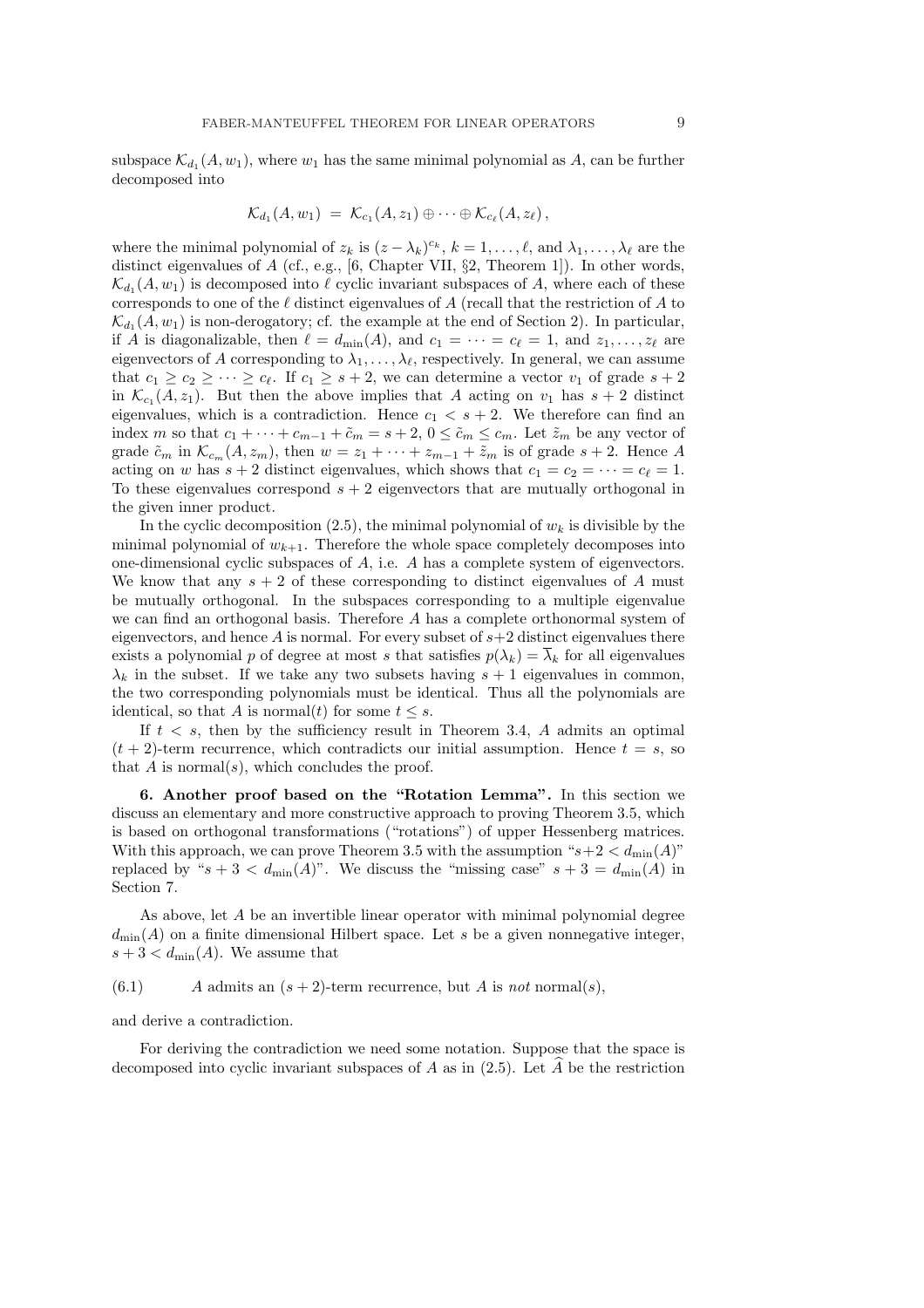of A to  $\mathcal{K}_{d_1}(A, w_1)$ , i.e. the invertible linear operator defined by

$$
\widehat{A} : \mathcal{K}_{d_1}(A, w_1) \to \mathcal{K}_{d_1}(A, w_1), \qquad v \mapsto Av \text{ for } v \in \mathcal{K}_{d_1}(A, w_1).
$$

The operator  $\widehat{A}$  depends on the choice of  $w_1$ , which we consider fixed here, so  $\widehat{A}$  is fixed as well. It is clear that  $d_1 = d_{\min}(A) = d_{\min}(\widehat{A})$ . We denote  $d = d_1$  for simplicity. Now let  $v_1 \in \mathcal{K}_d(\widehat{A}, w_1)$  be any initial vector of grade d, and let  $v_1, \ldots, v_d$  be the corresponding orthogonal basis of  $\mathcal{K}_d(\widehat{A}, v_1) = \mathcal{K}_d(\widehat{A}, w_1)$  generated by (3.1)–(3.3). Then the matrix representation of the operator  $\widehat{A}$  with respect to this particular basis is a  $d \times d$  unreduced upper Hessenberg matrix  $H_d$ , which is defined by the equation

(6.2) 
$$
\widehat{A}[v_1,\ldots,v_d] = [v_1,\ldots,v_d] H_d.
$$

The matrix formed by the first  $d-1$  columns of  $H_d$  coincides with the  $d \times (d-1)$ upper Hessenberg matrix generated by  $(3.1)$ – $(3.3)$  with  $\hat{A}$  and the initial vector  $v_1$ , while the last column of  $H_d$  is given by the vector

(6.3) 
$$
h_d = \begin{bmatrix} h_{1,d} \\ \vdots \\ h_{d,d} \end{bmatrix}, \text{ where } h_{m,d} = \frac{(\widehat{A}v_d, v_m)}{(v_m, v_m)}, \quad m = 1, \dots, d.
$$

In short,  $H_d = [H_{d,d-1}, h_d]$ . We now proceed in two steps.

Step 1: Show that there exists a basis for which  $h_{1,d} \neq 0$ .

 $\overline{a}$ 

 $\mathsf{r}$  .

We first show that under assumption (6.1) there exists an initial vector  $v_1 \in \mathcal{K}_d(\widehat{A}, w_1)$ of grade  $d = d_{\text{min}}(\widehat{A})$  for which the matrix representation  $H_d$  of  $\widehat{A}$  has  $h_{1,d} \neq 0$ . Suppose not, i.e., for all  $v_1 \in \mathcal{K}_d(\widehat{A}, w_1)$  of grade  $d_{\min}(\widehat{A})$ , we have for the resulting entry  $h_{1,d}$ ,

$$
0 = h_{1,d} = \frac{(\widehat{A}v_d, v_1)}{(v_1, v_1)} = \frac{(v_d, \widehat{A}^*v_1)}{(v_1, v_1)},
$$

where  $\widehat{A}^*$  is the adjoint of  $\widehat{A}$ . In particular, this implies that for all vectors  $v_1 \in$  $\mathcal{K}_d(\widehat{A}, w_1)$  of grade  $d = d_{\min}(\widehat{A}),$ 

$$
\widehat{A}^* v_1 \in \{v_1, \ldots, \widehat{A}^{d-2} v_1\}.
$$

By Lemma 4.3,  $\widehat{A}$  is normal(t) for some  $t \leq d_{\min}(\widehat{A})-2$ . Therefore, A acting on any vector of grade  $d_{\min}(A)$  has  $d_{\min}(A)$  distinct eigenvalues and corresponding eigenvectors that are mutually orthogonal. From this it is easy to see that  $A$  is normal $(t)$ . By the sufficiency result in Theorem 3.4, A admits an optimal  $(t + 2)$ -term recurrence. However, we have assumed in (6.1) that A admits an optimal  $(s+2)$ -term recurrence, so  $t = s$ . But then A is normal(s), which contradicts the second part of the assumption. In summary, there exists an initial vector  $v_1$  of grade  $d = d_{\min}(A)$ , such that (6.2) holds with  $H_d = [H_{d,d-1}, h_d]$ , where  $H_{d,d-1}$  is  $(s + 2)$ -band Hessenberg (this follows from the first part of our assumption), while  $h_{1,d} \neq 0$ .

Step 2. "Rotation" of the nonzero entry  $h_{1,d}$ .

The following result is called "Rotation Lemma" for reasons apparent from its proof.

LEMMA 6.1. (Rotation Lemma) Let s, d be nonnegative integers,  $s + 3 < d$ . Let  $H_d$  be a  $d \times d$  unreduced upper Hessenberg matrix with  $h_{1,d} \neq 0$  and  $H_{d,d-1}$ , the matrix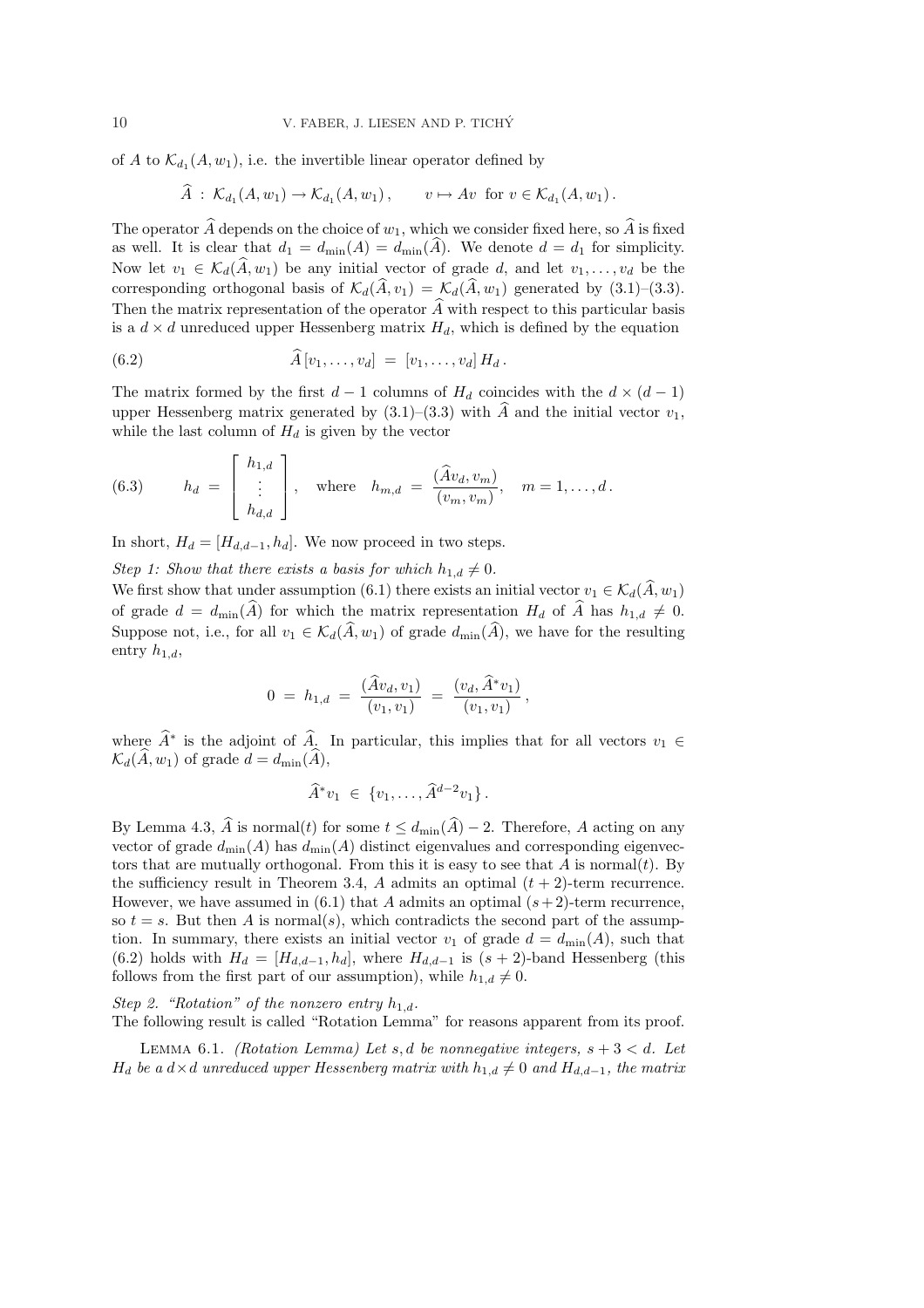

Fig. 6.1. Graphical illustration of the "Rotation Lemma": Shown is the upper right hand corner of  $H_d = [H_{d,d-1}, h_d]$ . We know that  $H_{d,d-1}$  is  $(s + 2)$ -band Hessenberg with  $s + 3 < d$ , and that  $h_{1,d} \neq 0$ . We construct an orthogonal transformation G such that the matrix  $\widetilde{H}_d = G^* H_dG$ remains unreduced upper Hessenberg, while the nonzero entry  $h_{1,d} \neq 0$  is "rotated" to the last column of  $\widetilde{H}_{d,d-1}$ , so that at least one of its entries  $\widetilde{h}_{1,d-1}$  and  $\widetilde{h}_{2,d-1}$  is nonzero.

formed by the first  $d-1$  columns of  $H_d$ , being an  $(s + 2)$ -band Hessenberg matrix. Then there exists a unitary matrix G such that  $H_d \equiv G^* H_dG$  is a  $d \times d$  unreduced upper Hessenberg matrix with  $[h_{1,d-1}, h_{2,d-1}] \neq [0, 0].$ 

*Proof.* The main idea of this proof is to find  $d-1$  (complex) Givens rotations of the form

(6.4) 
$$
G_i \equiv \begin{bmatrix} I_{d-1-i} & & & \\ & c_i & \overline{s}_i & \\ & & -s_i & c_i & \\ & & & I_{i-1} \end{bmatrix}, c_i^2 + |s_i|^2 = 1, c_i \in \mathbb{R}, i = 1, ..., d-1,
$$

which, applied symmetrically to  $H_d$ , "rotate" the nonzero entry  $h_{1,d}$  to the  $(d-1)$ st column of the resulting matrix  $\widetilde{H}_d = (G_1 \cdots G_{d-1})^* H_d(G_1 \cdots G_{d-1})$ . To prove the assertion it suffices to show the following: First,  $H_d$  must be an unreduced upper Hessenberg matrix, and, second, at least one of its entries  $h_{1,d-1}, h_{2,d-1}$  is nonzero (see Fig. 6.1 for an illustration of this idea).

Proceeding in an inductive manner, we denote  $H^{(0)} \equiv H_d$ . To start, choose  $s_1 \in \mathbb{R} \setminus \{0\}$  and  $c_1 \in \mathbb{R}$  such that  $c_1^2 + s_1^2 = 1$ . We have explicitly chosen real parameters  $s_1, c_1$  since this simplifies our arguments below. These two parameters determine our first Givens rotation  $G_1$  of the form (6.4). By construction, the matrix  $H^{(1)} \equiv G_1^* H^{(0)} G_1$  is upper Hessenberg except for its entry

$$
h_{d,d-2}^{(1)} = s_1 h_{d-1,d-2}^{(0)}.
$$

Since  $s_1 \neq 0$  and  $h_{d-1,d-2}^{(0)} \neq 0$  ( $H^{(0)}$  is unreduced), we have  $h_{d,d-2}^{(1)} \neq 0$ . The transformation by  $G_1$  modifies only the last two rows and columns of  $H^{(0)}$ , so that the entries on the subdiagonal of  $H^{(1)}$  satisfy  $h_{i+1,i}^{(1)} = h_{i+1,i}^{(0)} \neq 0, i = 1, ..., d - 3.$ Next, we determine  $G_2$  such that its application from the right to  $H^{(1)}$  eliminates the nonzero entry in position  $(d, d-2)$ . Application of  $G_2^*$  from the left then introduces a nonzero entry in position  $(d-1, d-3)$ , which we will subsequently eliminate using  $G_3$ , and so forth.

In a general step  $j = 2, ..., d - 1$ , suppose that  $s_{j-1} \neq 0$ ,  $h_{i+1,i}^{(j-1)} = h_{i+1,i}^{(0)} \neq 0$ ,  $i = 1, ..., d - j - 1$ , and  $h_{i+1,i}^{(j-1)} \neq 0$  for  $i = d - j + 2, ..., d - 1$ . Next suppose that

$$
H^{(j-1)} \equiv G_{j-1}^* H^{(j-2)} G_{j-1}
$$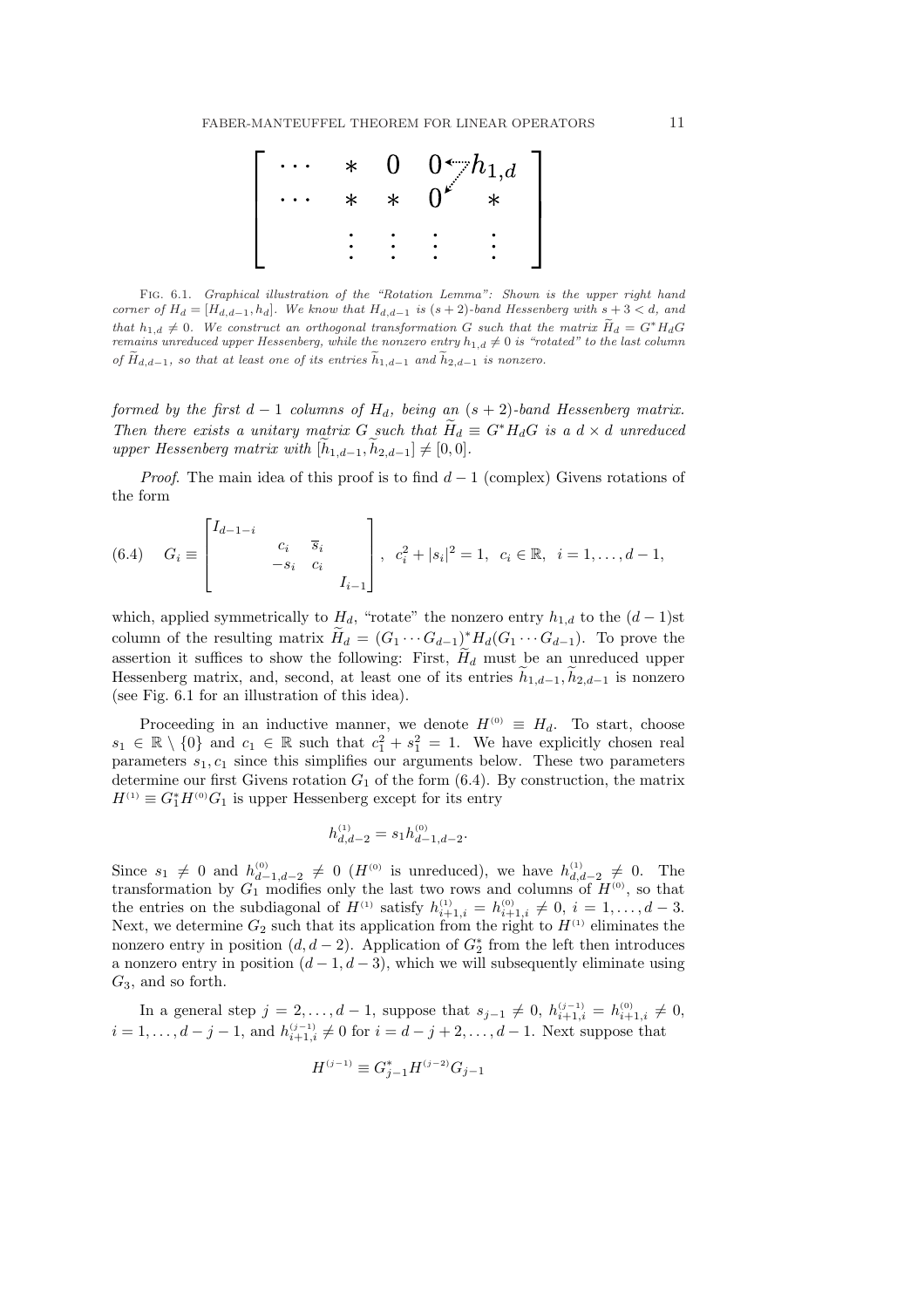is an upper Hessenberg matrix except for its entry

$$
h_{d-j+2,d-j}^{(j-1)} = s_{j-1} h_{d-j+1,d-j}^{(0)} \neq 0.
$$

The next Givens rotation  $G_i$  is (uniquely) determined to eliminate this nonzero entry, i.e. we determine  $c_i$  and  $s_j$  by the equation

(6.5) 
$$
[h_{d-j+2,d-j}^{(j-1)}, h_{d-j+2,d-j+1}^{(j-1)}] \begin{bmatrix} c_j & \overline{s}_j \\ -s_j & c_j \end{bmatrix} = [0, h_{d-j+2,d-j+1}^{(j)}].
$$

Since  $h_{d-j+2,d-j}^{(j-1)} \neq 0$ , it is clear that  $s_j \neq 0$  and  $h_{d-j+2,d-j+1}^{(j)} \neq 0$ . As a result, the matrix

$$
H^{(j)} \equiv G_j^* H^{(j-1)} G_j
$$

is an upper Hessenberg except for its entry

$$
h_{d-j+1,d-j-1}^{(j)} = s_j h_{d-j,d-j-1}^{(0)} \neq 0.
$$

The unitary transformation determined by  $G_j$  modifies only  $(d-j)$ th and  $(d-j+1)$ st rows and columns of  $H^{(j-1)}$ . Therefore, the subdiagonal entries of  $H^{(j)}$  satisfy  $h_{i+1,i}^{(j)} =$  $h_{i+1,i}^{(0)} \neq 0$ , for  $i = 1, ..., d - j - 2$ , and, since  $h_{d-j+2,d-j+1}^{(j)} \neq 0$ , we have shown inductively that indeed  $h_{i+1,i}^{(j)} \neq 0$  for  $i = d-j+1, \ldots, d-1$ . In the end, we receive the unitary matrix  $G = G_1 \cdots G_{d-1}$  and the upper Hessenberg matrix  $H^{(d-1)} = G^* H^{(0)} G$ with  $h_{i+1,i}^{(d-1)} \neq 0$  for  $i = 2, \ldots, d-1$ . To complete the proof we need to show that the initial parameters  $s_1, c_1$  can be chosen so that, first,  $h_{2,1}^{(d-1)} \neq 0$  ( $H^{(d-1)}$  is unreduced), and, second,  $[h_{1,d-1}^{(d-1)}, h_{2,d-1}^{(d-1)}] \neq [0,0].$ 

First, if  $h_{2,1}^{(d-1)} = 0$ , then we must have  $h_{1,1}^{(d-1)} \neq 0$ , for if otherwise  $H^{(d-1)}$  would be singular. From  $H^{(d-1)} = G^* H^{(0)} G$  we receive  $H^{(0)} G = G H^{(d-1)}$ , and thus the first column of G is an eigenvector of  $H^{(0)}$  corresponding to the eigenvalue  $h_{1,1}^{(d-1)}$ . Note that the first column of G depends on our choice of  $s_1$ , while the matrix  $\ddot{H}^{(0)}$  is fixed and has at most d linearly independent eigenvectors. Apparently, the case  $h_{2,1}^{(d-1)}=0$ only happens for a finite number of values of  $s_1$  (if any); almost every initial choice of  $s_1$  will yield  $h_{2,1}^{(d-1)} \neq 0$ .

Second, we have assumed that the first  $d-1$  columns of  $H^{(0)}$  form an unreduced  $(s+2)$ -band Hessenberg matrix with  $s+3 < d$ , and therefore  $h_{1,d-2}^{(0)} = h_{1,d-1}^{(0)} = 0$  (cf. Fig. 6.1). Denote the entries of the (lower Hessenberg) matrix G by  $g_{i,j}$ . It is easy to see that  $g_{d,d-1} = -c_2s_1$ . Again consider the matrix equation  $H^{(0)}G = GH^{(d-1)}$ . Comparing the entries in position  $(1, d - 1)$  on both sides shows that

(6.6) 
$$
-c_2 s_1 h_{1,d}^{(0)} = g_{1,1} h_{1,d-1}^{(d-1)} + g_{1,2} h_{1,d-1}^{(d-1)},
$$

where  $h_{1,d}^{(0)} \neq 0$  and  $s_1 \neq 0$ . Therefore, to show that  $[h_{1,d-1}^{(d-1)}, h_{2,d-1}^{(d-1)}] \neq [0,0]$ , it suffices to show that  $c_2 \neq 0$ . For  $c_2$  it holds that, cf. (6.5),

$$
h_{d,d-2}^{(1)}c_2 - h_{d,d-1}^{(1)}s_2 = 0.
$$

We know that  $h_{d,d-2}^{(1)} \neq 0 \neq s_2$ . Thus,  $c_2 = 0$  if and only if  $h_{d,d-1}^{(1)} = 0$ , which holds if and only if

$$
c_1s_1h_{d-1,d-1}^{(0)}+c_1^2h_{d,d-1}^{(0)}-s_1^2h_{d-1,d}^{(0)}-c_1s_1h_{d,d}^{(0)} ~=~ 0.
$$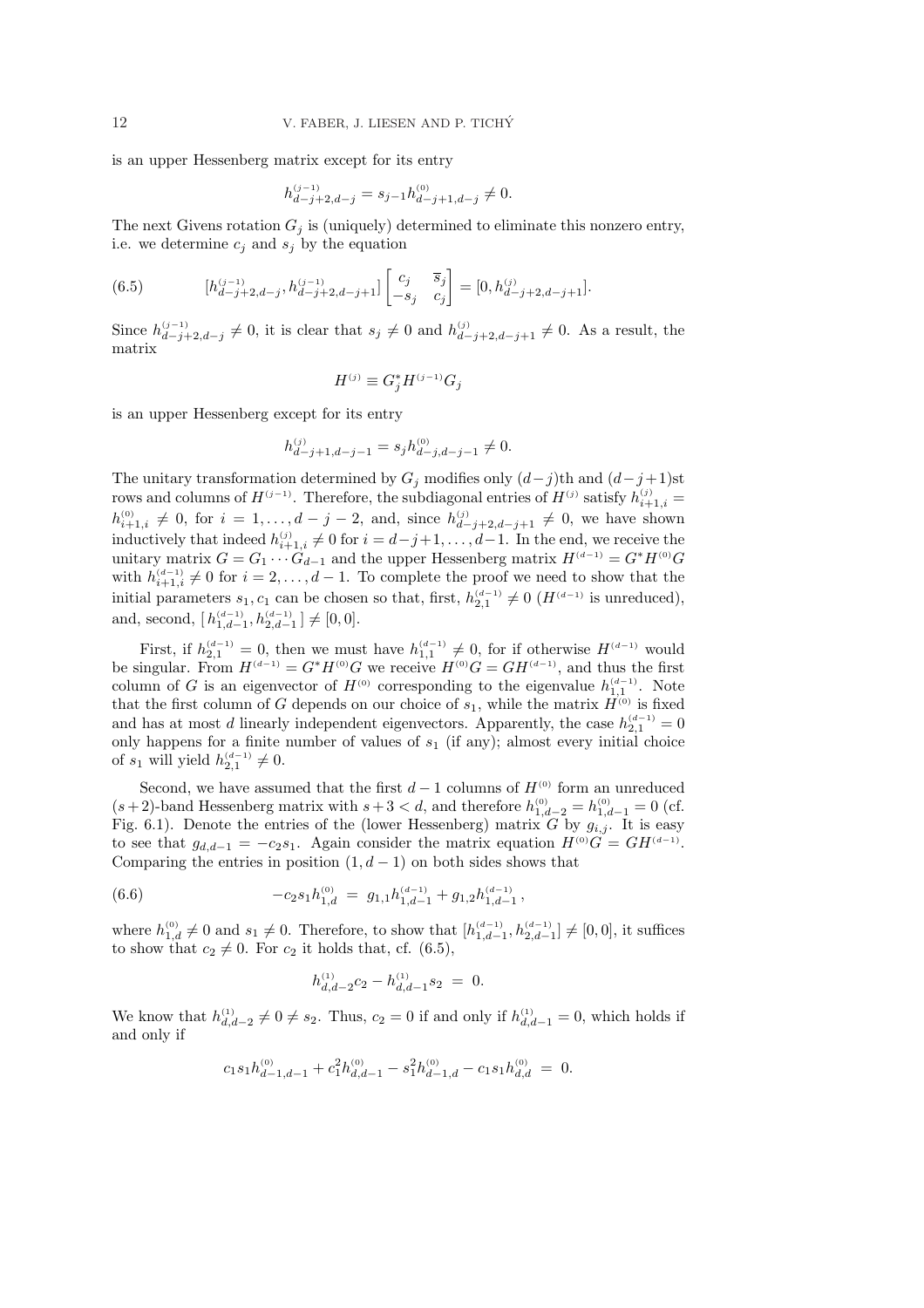We write  $s_1 = \sin(\theta)$ ,  $c_1 = \cos(\theta)$ , and apply standard identities for trigonometric functions to see that the above equation is equivalent with

$$
\left(h^{^{(0)}}_{d-1,d-1}-h^{^{(0)}}_{d,d}\right)\sin(2\theta)+\left(h^{^{(0)}}_{d,d-1}+h^{^{(0)}}_{d-1,d}\right)\cos(2\theta)+\left(h^{^{(0)}}_{d,d-1}-h^{^{(0)}}_{d-1,d}\right)~=~0\,.
$$

The left hand side in this equation is a nontrivial trigonometric polynomial of degree two, which has at most two roots in the interval  $[0, 2\pi)$ . Consequently, for almost all choices of  $s_1$  we receive  $c_2 \neq 0$ , giving a nonzero right hand side in (6.6). Hence, for almost all choices of  $s_1$ , we must have  $[h_{1,d-1}^{(d-1)}, h_{2,d-1}^{(d-1)}] \neq [0,0].$ 

We can now derive the contradiction to  $(6.1)$ . Consider the relation  $(6.2)$ , where  $H_d$  is of the form assumed in the Lemma 6.1. Without loss of generality we may assume that the columns of  $V_d$  are normalized (normalization does not alter the nonzero pattern of  $H_d$ ). By Lemma 6.1, there exists a unitary matrix G such that  $H_d = G^*H_dG$  is unreduced upper Hessenberg with either  $h_{1,d-1}$  or  $h_{2,d-1}$  nonzero. Then (6.2) is equivalent with

(6.7) 
$$
\widehat{A}(V_dG) = (V_dG)\widetilde{H}_d.
$$

Denote the entries of G by  $g_{i,j}$ , and let  $V_dG \equiv [y_1, \ldots, y_d]$ . Then, since the basis  $v_1, \ldots, v_d$  is orthonormal and the matrix G is unitary, the basis  $y_1, \ldots, y_d$  is orthonormal,

$$
(y_i, y_j) = \left(\sum_{k=1}^d v_k g_{k,i}, \sum_{k=1}^d v_k g_{k,j}\right) = \sum_{k=1}^d \overline{g}_{k,j} g_{k,i} = \delta_{i,j},
$$

where  $\delta_{i,j}$  is the Kronecker delta. By (6.7), the vectors  $y_1, \ldots, y_d$  form the unique (up to scaling) basis of  $\mathcal{K}_d(\hat{A}, y_1)$  generated by  $(3.1)$ – $(3.3)$  with  $\hat{A}$  and starting vector  $y_1$ . But since  $[\tilde{h}_{1,d-1}, \tilde{h}_{2,d-1}] \neq [0, 0]$ , we see that  $\tilde{A}$  (and hence A) admits for the given  $y_1$ an optimal recurrence of length at least  $d-1$ . Since we have assumed that A admits an optimal  $(s + 2)$ -term recurrence, we must have  $d - 1 \leq s + 2$ , or, equivalently,  $d = d_{\min}(A) \leq s + 3$ . This is a contradiction since  $s + 3 < d_{\min}(A)$ .

As claimed at the beginning of this section, we now have shown Theorem 3.5, with the assumption " $s + 2 < d_{\min}(A)$ " replaced by " $s + 3 < d_{\min}(A)$ ".

7. Concluding discussion. In this section we discuss our rather theoretical analysis above.

## 1. Matrix formulation and the Faber-Manteuffel Theorem.

When formulated in terms of matrices rather than linear operators, Theorems 3.4 and 3.5 comprise the Faber-Manteuffel Theorem [4] in the formulation given in [12, Section 2]. We state this result here for completeness.

THEOREM 7.1. Let A be an  $N \times N$  nonsingular matrix with minimal polynomial degree  $d_{\text{min}}(A)$ . Let B be an  $N \times N$  Hermitian positive definite matrix, and let s be a nonnegative integer,  $s + 2 < d_{\min}(A)$ . Then A admits for the given B an optimal  $(s + 2)$ -term recurrence if and only if A is B-normal(s).

In this formulation, the Hilbert space from Theorems 3.4 and 3.5 is  $\mathbb{C}^N$ , equipped with the inner product generated by the Hermitian positive definite matrix  $B$  (in case A is real, we consider B to be real as well, and the adjoint  $A^*$  is the regular transpose  $A<sup>T</sup>$ ). The matrix A is B-normal(s) if its B-adjoint, i.e. the matrix  $A<sup>+</sup> \equiv B<sup>-1</sup>A<sup>*</sup>B$ ,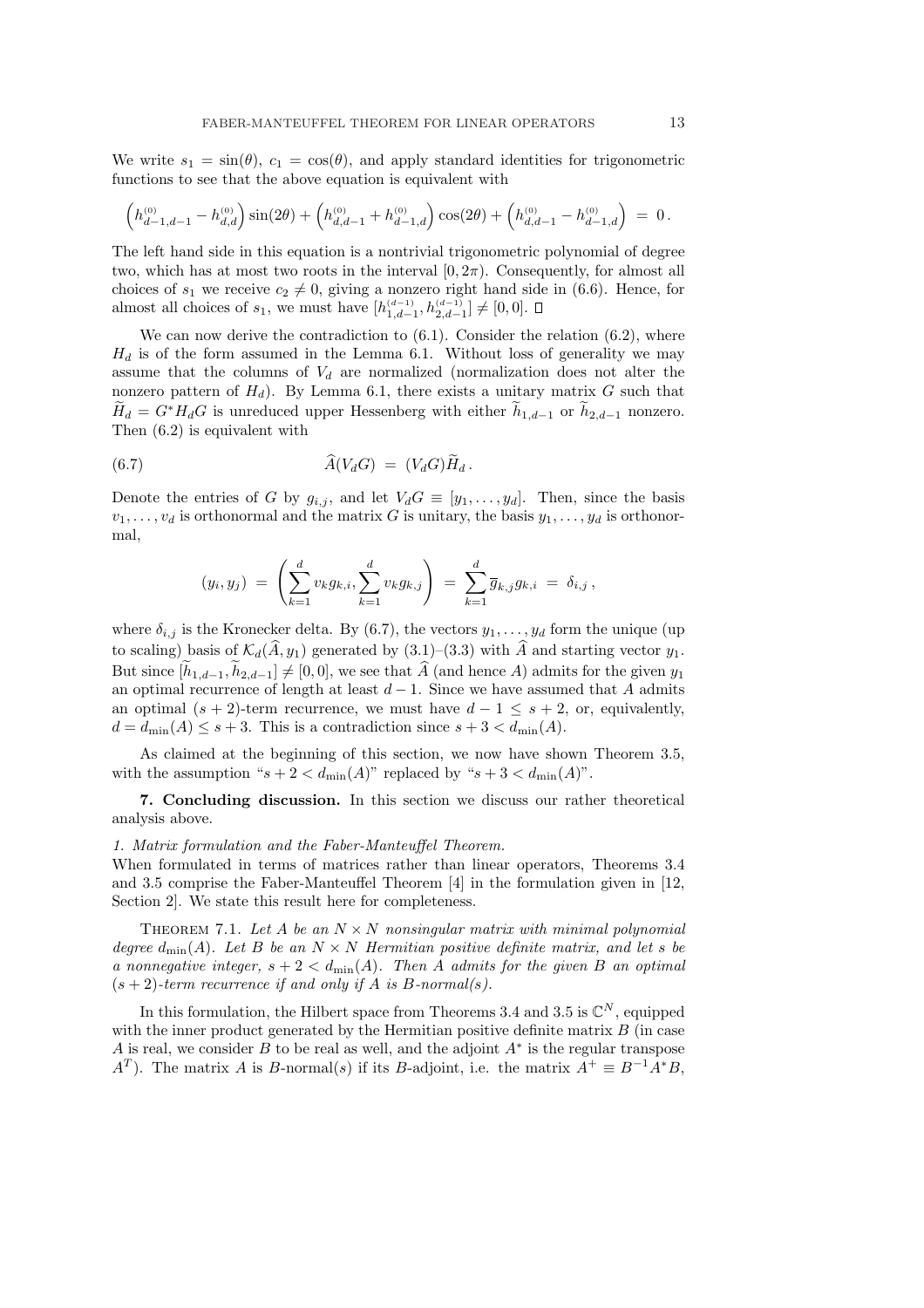is a polynomial of degree  $s$  in  $A$ , and  $s$  is the smallest degree for which this is true. A complete characterization of the matrices A and B for which A is  $B$ -normal(s) is given in [12, Section 3].

In this paper we have chosen the linear operator rather than the matrix formulation, because it appears to be a natural generalization. Moreover, both proofs we have given use the restriction of the linear operator  $A$  to certain cyclic invariant subspaces. In the matrix formulation, such restrictions lead to non-square as well as square but singular matrices. This involves a more complicated notation, which obstructs rather than helps the theoretical understanding. For instance, the restriction  $A$  of a nonsingular  $N \times N$  matrix A to a cyclic invariant subspace of A with (orthonormal) basis  $v_1, \ldots, v_d$  can be represented as  $\widehat{A} = VHV^*$ , where  $V = [v_1, \ldots, v_d]$  and H is a  $d \times d$ nonsingular matrix. If  $d \leq N$ ,  $\widehat{A}$  is a singular  $N \times N$  matrix (more precisely,  $\widehat{A}$  has rank  $d \langle N \rangle$ . Any vector w in the cyclic invariant subspace can be represented as  $w = V\omega$ , where  $\omega$  is a vector of length d containing the coefficients of w in the basis, so that  $Aw = Aw = VH\omega$ , where VH is a (non-square) matrix of size  $N \times d$ . On the other hand, in the linear operator formulation,  $\hat{A}$  is invertible, and we may simply write  $\widehat{A}w$  for the application of  $\widehat{A}$  to any vector w in the space.

## 2. On the strategies of the two different proofs of Theorem 3.5.

The two different proofs of Theorem 3.5 given in this paper (with the second one excluding the case " $s + 3 = d_{\min}(A)$ "; see below) follow two different strategies.

The first proof, given in Section 5, is based on vectors of grade  $s + 2$ , and "works" its way up" to vectors of full grade  $d_{\min}(A)$ . This general strategy is similar to the one in the original paper of Faber and Manteuffel [4]. The details of our proof here, however, are quite different from [4]. In particular, simple arguments about the number of roots of certain polynomials (particularly in Lemmas 4.1 and 4.3) have replaced the continuity and topology arguments in the proof of [4]. We therefore consider this a simpler proof than the one given in [4].

The second proof, given in Section 6 works immediately with vectors of full grade  $d_{\min}(A)$ . We consider this approach more elementary than our first proof. We assume that the assertion of Theorem 3.5 is false, i.e. that A admits an optimal  $(s + 2)$ -term recurrence, but is not normal(s). We show that if A is not normal(s), there must exist at least one initial vector  $v_1$  of full grade  $d = d_{\min}(A)$ , for which the corresponding matrix  $H_d$  has a nonzero entry above its sth superdiagonal. If this nonzero entry already is in  $H_{d,d-1}$ , we are done. However, we cannot guarantee this, and therefore we need the Rotation Lemma to "rotate" a nonzero from the d-th column of  $H_d$  into the  $(d-1)$ -st column. This shows that A cannot admit an optimal  $(s+2)$ -term recurrence, contradicting our initial assumption.

# 3. The Rotation Lemma and the "missing case"  $s + 3 = d_{\text{min}}(A)$ .

In the Rotation Lemma we "rotate" the nonzero entry  $h_{1,d}$ , where  $d = d_{\min}(A)$ , to give  $\tilde{h}_{1,d-1} \neq 0$  or  $\tilde{h}_{2,d-1} \neq 0$ , cf. Fig 6.1. Therefore, the matrix  $\tilde{H}_{d,d-1}$  is at least  $(d-1)$ -band Hessenberg. The shortest possible optimal recurrence that A may admit hence is of length  $d-1$ , or  $s+2$  for  $s=d-3$ . The assumption that A admits an optimal recurrence of length  $s + 3 < d_{\min}(A)$  then leads to a contradiction.

To prove also the "missing case"  $s + 3 = d_{\min}(A)$ , we need to guarantee that there exists a choice of  $s_1$  so that  $\tilde{h}_{1,d-1} \neq 0$ , giving a d-band Hessenberg matrix  $\widetilde{H}_{d,d-1}$ . Since Theorem 3.5 also holds for the case  $s+3 = d_{\min}(A)$ , we know that such  $s_1$  must exist, but we were unable to prove the existence without using Theorem 3.5. Note, however, that in practical applications we are interested in recurrences of length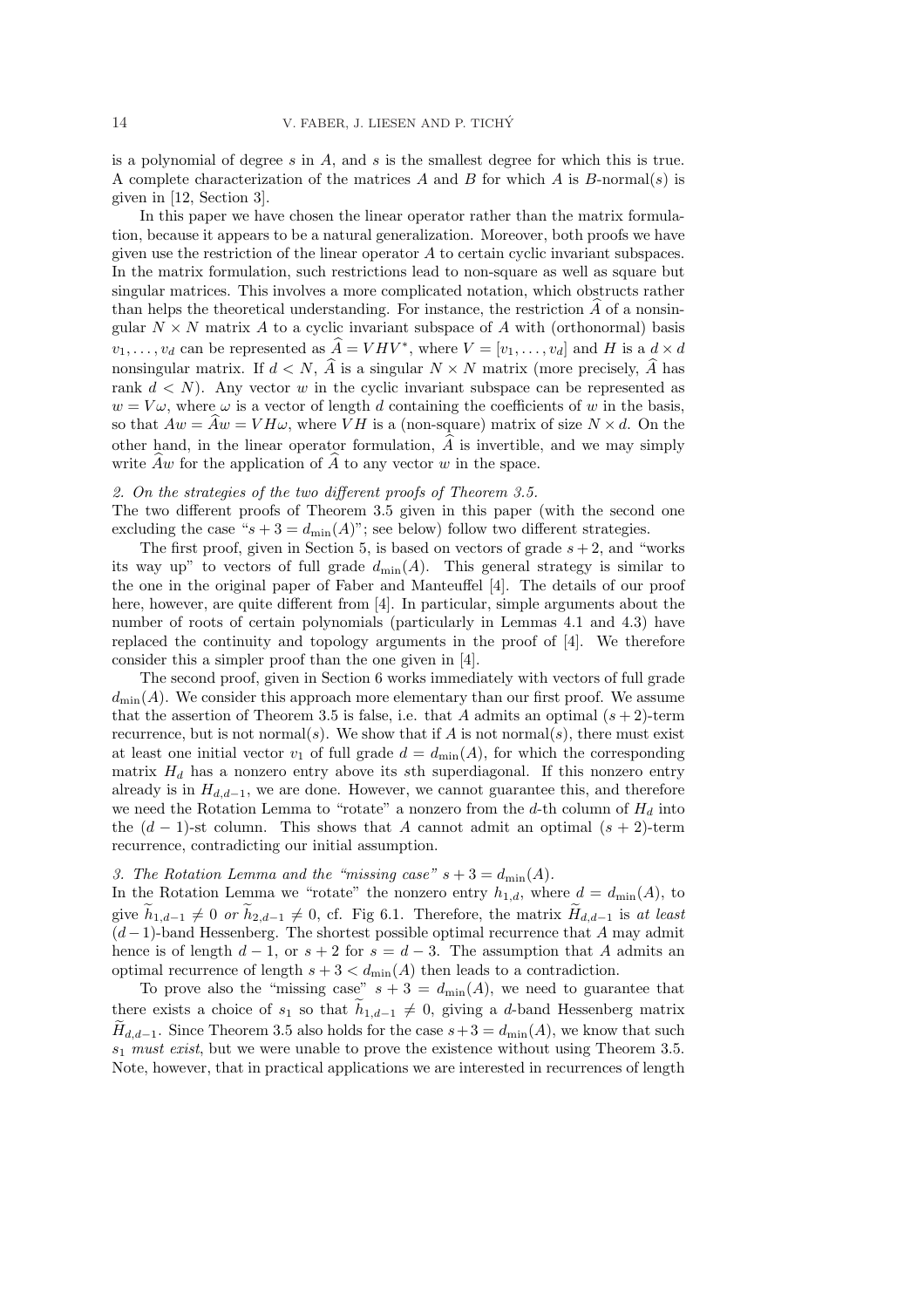$s+2 \ll d_{\min}(A)$ . Therefore the "missing case" of the Rotation Lemma is only of rather theoretical interest.

We point out that the construction given in the Rotation Lemma, namely the "structure-preserving" unitary transformation of an upper Hessenberg matrix, may be of interest beyond its application in our current context. To state this idea in a more general way, we introduce some notation. Let  $\Omega_d$  be the set of the  $d \times d$  unreduced upper Hessenberg matrices, and let  $\Omega_d(s+2)$  be the subset consisting of the  $(s+2)$ band Hessenberg matrices (these are unreduced by assumption; cf. Definition 3.1). Consider a fixed  $H \in \Omega_d$ , and define the set

$$
\mathcal{R}_H \equiv \{ G^*HG \in \Omega_d : G \text{ is unitary } \}.
$$

Hence  $\mathcal{R}_H$  is the set of all unitary transformations of H that are unreduced upper Hessenberg. Note that since  $H \in \mathcal{R}_H$ , the set  $\mathcal{R}_H$  is nonempty. Using the Rotation Lemma (for  $s + 3 < d$ ) and Theorem 3.5 (for  $s + 3 = d$ ) the following result can be proven.

THEOREM 7.2. Let s, d be given nonnegative integers,  $s+2 < d$ . For any  $H \in \Omega_d$ , the following assertions are equivalent:

i.e.  $H^* = p(H)$  for a polynomial of (smallest possible) degree s. (2)  $\mathcal{R}_H \subset \Omega_d(s+2)$ .

This result means that an unreduced upper Hessenberg matrix  $H$  is  $I$ -normal(s) if and only if H is  $(s + 2)$ -band Hessenberg, and all unitary transformations that preserve the unreduced upper Hessenberg structure of H also preserve the  $(s + 2)$ band structure of H.

### 4. What distinguishes Theorem 3.5 from other results about normal operators.

Theorem 3.5 gives a *necessary* condition when an operator  $A$  is normal (of some degree s). This condition is also *sufficient*, as shown by Theorem 3.4. Hence this condition might be taken as a definition of normality, and it might be included among the numerous equivalent definitions in [8, 3]. We believe, however, that the nature of the result distinguishes it from the many other equivalent ones. This distinction is clear from the second proof given in Section 6.

Consider the linear operator A, and any cyclic invariant subspace  $\mathcal{K}_d(A, v_1)$ . Then the matrix representation of A with respect to the orthogonal basis  $v_1, \ldots, v_d$  of  $\mathcal{K}_d(A, v_1)$  generated by (3.1)–(3.3) is a  $d \times d$  unreduced upper Hessenberg matrix  $H_d$  (cf. (6.2), where this is shown for the restriction of A to  $\mathcal{K}_d(A, v_1)$ ). Typically, equivalent results for normality are derived using knowledge of the whole matrix,  $H_d$ in this case. But Theorem 3.5 is based only on knowledge of a part of the matrix, namely, the first  $d-1$  columns of  $H_d$ . Our experience in this area shows that this difference also is the reason why Theorem 3.5 is rather difficult to prove, particularly when compared with other results about normal matrices or operators.

Acknowledgement. We thank Tom Manteuffel and an anonymous referee for suggestions that helped us to improve the presentation of the results.

### REFERENCES

[1] W. E. ARNOLDI, The principle of minimized iteration in the solution of the matrix eigenvalue problem, Quart. Appl. Math., 9 (1951), pp. 17–29.

 $(1)$  H is I-normal(s),